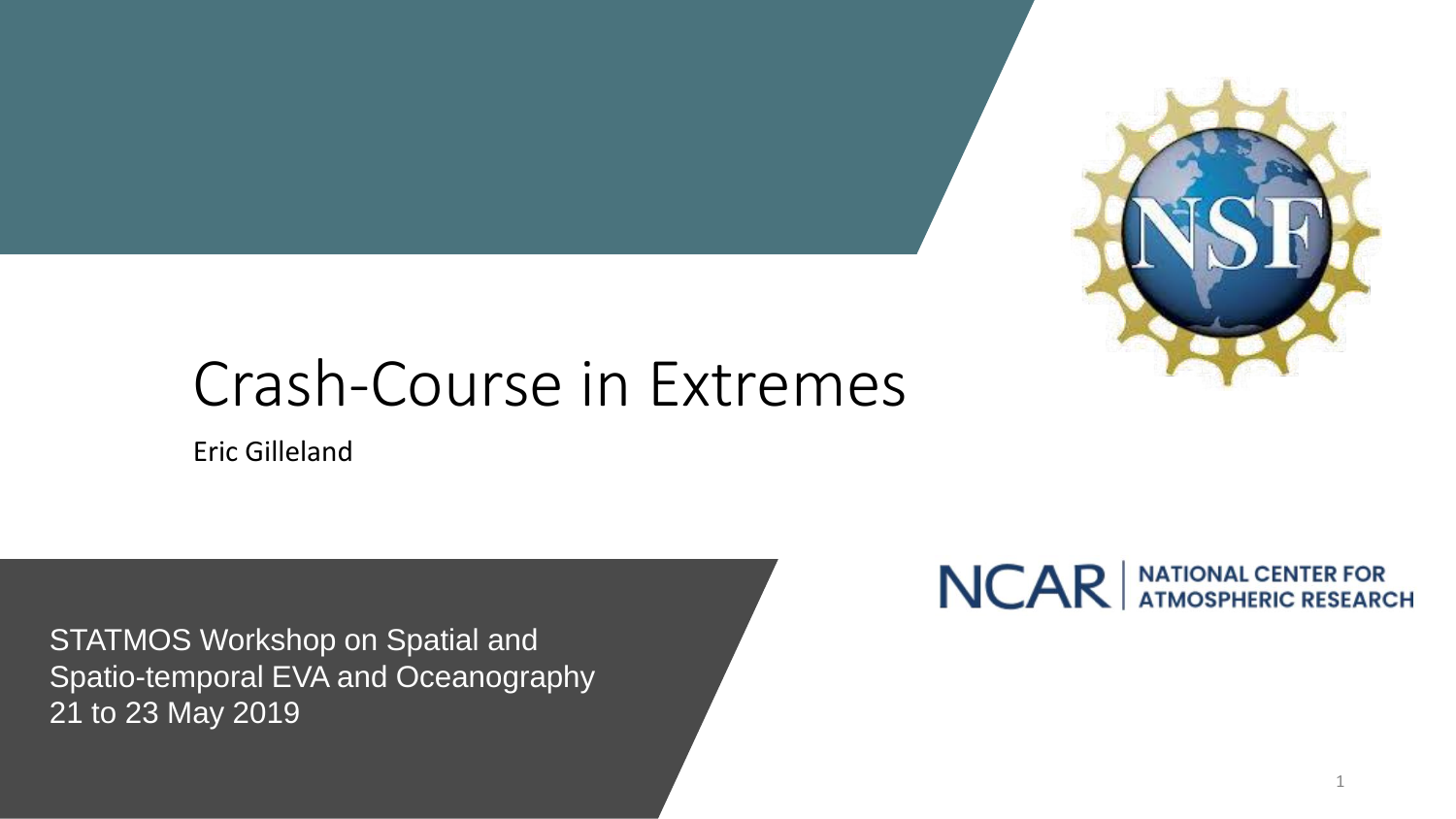Let  $X_1, ..., X_n \sim F_X(x)$  be IID.

Interest is in the distribution function for the maximum value of

 $X_i$ ,  $i = 1, ..., n$ .

We know from our statistical theory class that:

$$
\mathbb{P}[\max\{X_1, \dots, X_n\} \le z] = \mathbb{P}[X_1 \le z, \dots, X_n \le z] =
$$
  

$$
\prod_{i=1}^n \mathbb{P}[X \le z] = \prod_{i=1}^n F_X(z) = F_X^n(z)
$$
  
If *n* is large,  $F^n \to 0$ .

Also,  $F$  must be estimated, and small errors raised to the  $n$ -th power are exacerbated as  $n$  increases.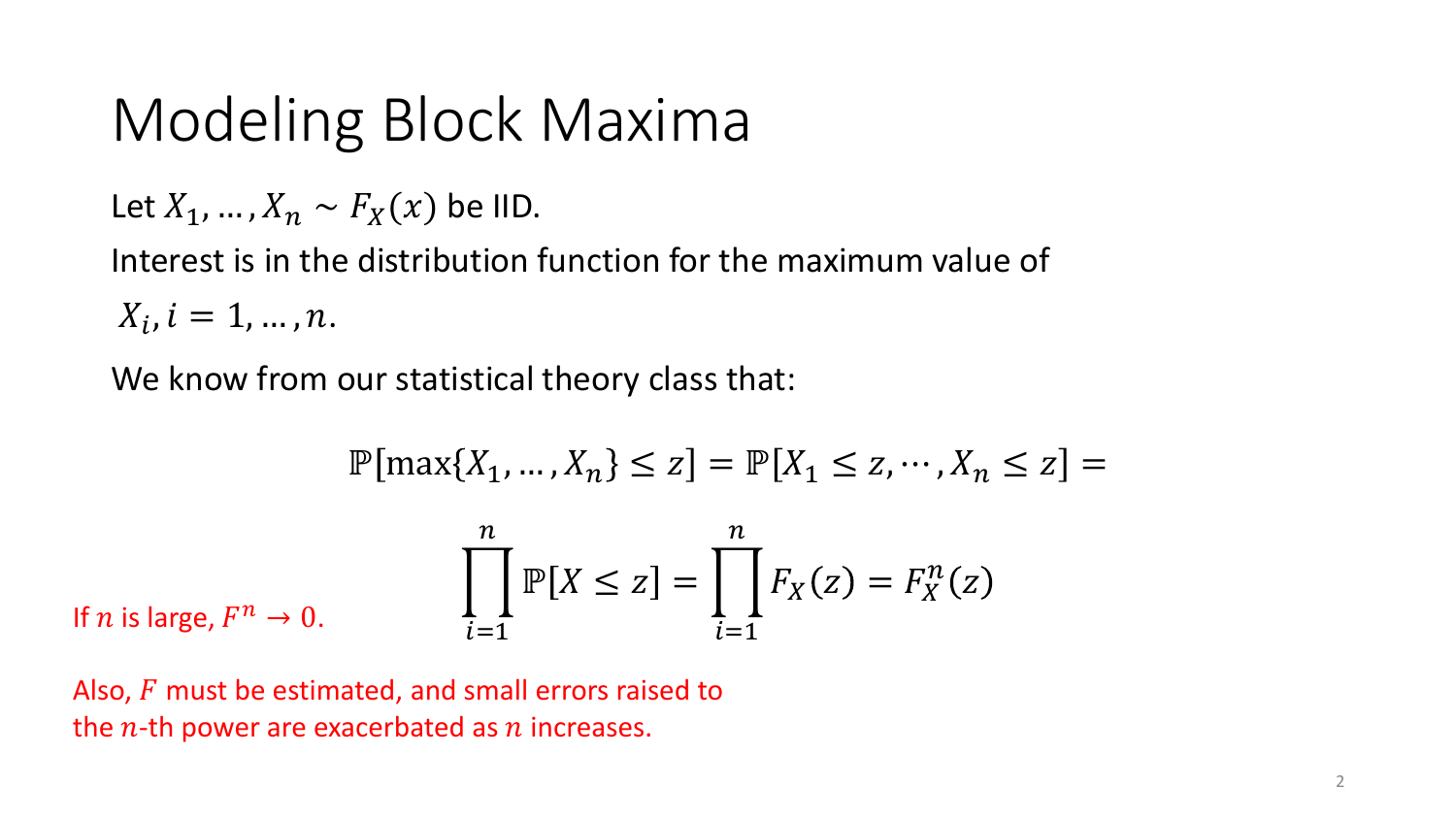| COLOR AGO      |           | ESPAÑOL ENTER A SCRATCH BONUS DRAW WHERE TO PLAY          | LOG IN TO MY LOTTERY $\rightarrow$  |                       |  |
|----------------|-----------|-----------------------------------------------------------|-------------------------------------|-----------------------|--|
| <b>LOTTERY</b> |           | Games v Game Tools v About v Winners v News v Giving Back | <b>SEARCH</b><br>enter search terms |                       |  |
|                | Powerball | It's Easy to Play                                         | <b>Drawing History</b>              | <b>Claim Winnings</b> |  |

#### **POWERBALL PAYOUTS & ODDS OF WINNING**

| <b>MATCH</b> | <b>PRIZE</b> | x2          | x3                                                         | x4        | x5        | x10*      | <b>ODDS</b>  |  |
|--------------|--------------|-------------|------------------------------------------------------------|-----------|-----------|-----------|--------------|--|
| $5 + PB$     | Jackpot**    |             | Power Play does not apply to jackpot**<br>1 in 292,201,338 |           |           |           |              |  |
| $5$ of $5$   | \$1,000,000  | \$2,000,000 |                                                            |           |           |           |              |  |
| $4 + PB$     | \$50,000     | \$100,000   | \$150,000                                                  | \$200,000 | \$250,000 | \$500,000 | 1 in 913,129 |  |
| 4 of 5       | \$100        | \$200       | \$300                                                      | \$400     | \$500     | \$1,000   | 1 in 36,525  |  |
| $3 + PB$     | \$100        | \$200       | \$300                                                      | \$400     | \$500     | \$1,000   | 1 in 14,494  |  |
| $3$ of $5$   | \$7          | \$14        | \$21                                                       | \$28      | \$35      | \$70      | 1 in 580     |  |
| $2 + PB$     | \$7          | \$14        | \$21                                                       | \$28      | \$35      | \$70      | 1 in 701     |  |
| $1 + PB$     | \$4          | \$8         | \$12                                                       | \$16      | \$20      | \$40      | 1 in 92      |  |
| <b>PB</b>    | \$4          | \$8         | \$12                                                       | \$16      | \$20      | \$40      | 1 in 38      |  |

\*10X multiplier included when Powerball jackpot amount is between \$40 million and \$150 million (including \$150 million).

Jackpot starts at \$40 million. Prizes equal 50% of overall sales. Overall odds of winning 1 in 25.

\*\* Jackpot prize is estimated and will be divided equally among all winning tickets. Powerball officials may reduce prize levels for Powerball and/or Power Play (including the Match 5+0 prize), in the event that an unanticipated number of winner claims exceed the available prize fund for a given draw. In such instances the dollars allocated to each prize level impacted will be divided equally among all winners of that prize.

• To win the jackpot, need to get all five numbers sampled without replacement from 1 to 69 and the power ball, which is one number selected from  $1$  to  $26$ .

• P26 42 x - [Jackpot] = 
$$
\frac{1}{\binom{69}{5}} \cdot \frac{1}{26} \approx 3.4 \times 10^{-9}
$$

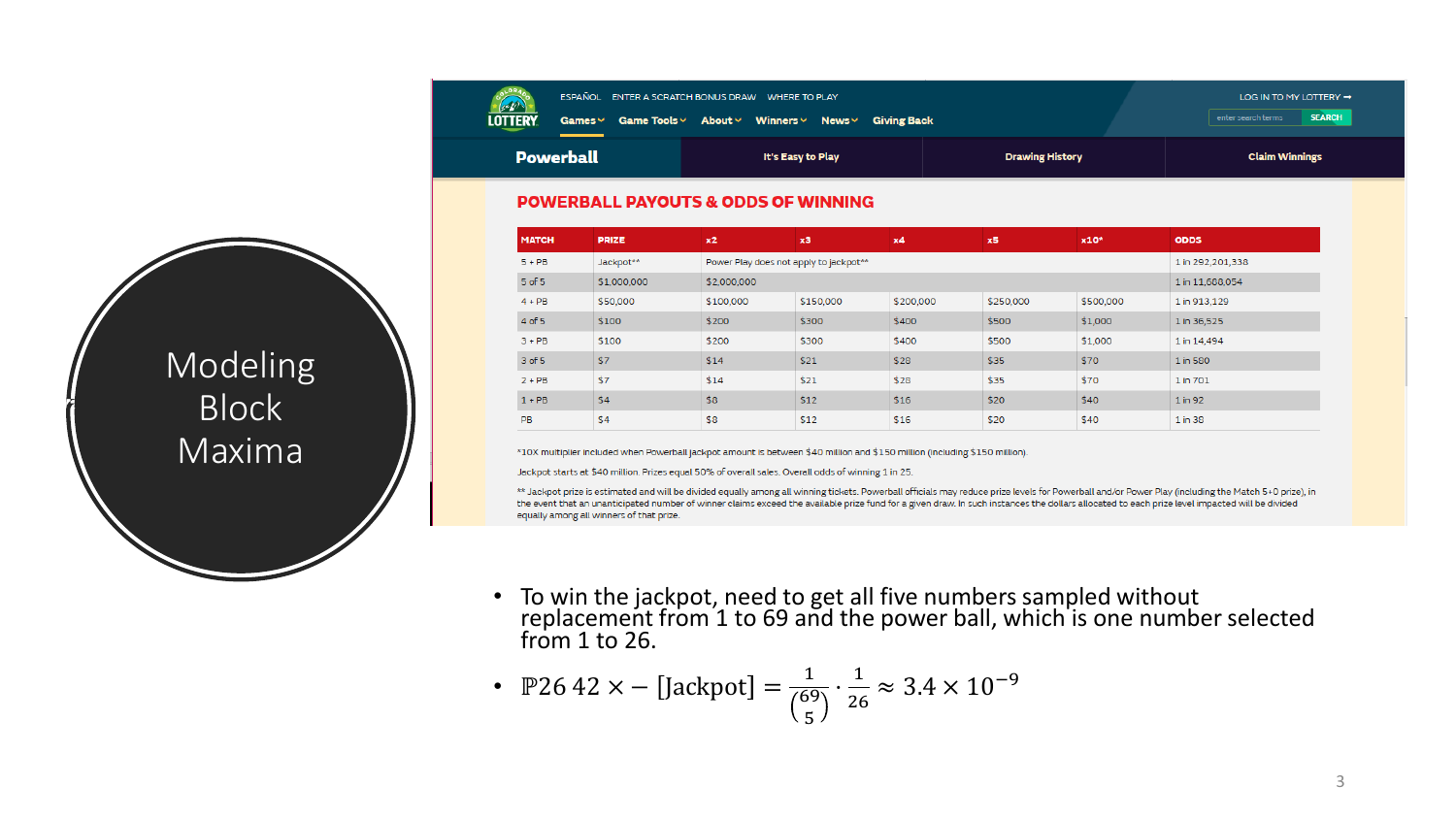| COLORADO |           | ESPAÑOL ENTER A SCRATCH BONUS DRAW WHERE TO PLAY          | LOG IN TO MY LOTTERY $\rightarrow$ |                                     |  |
|----------|-----------|-----------------------------------------------------------|------------------------------------|-------------------------------------|--|
| LOTTERY  |           | Games v Game Tools v About v Winners v News v Giving Back |                                    | <b>SEARCH</b><br>enter search terms |  |
|          | Powerball | It's Easy to Play                                         | <b>Drawing History</b>             | <b>Claim Winnings</b>               |  |

#### **POWERBALL PAYOUTS & ODDS OF WINNING**

| <b>MATCH</b> | <b>PRIZE</b> | x2          | x3                                                         | x4        | x5        | x10*      | <b>ODDS</b>  |  |
|--------------|--------------|-------------|------------------------------------------------------------|-----------|-----------|-----------|--------------|--|
| $5 + PB$     | Jackpot**    |             | Power Play does not apply to jackpot**<br>1 in 292,201,338 |           |           |           |              |  |
| $5$ of $5$   | \$1,000,000  | \$2,000,000 | 1 in 11,688,054                                            |           |           |           |              |  |
| $4 + PB$     | \$50,000     | \$100,000   | \$150,000                                                  | \$200,000 | \$250,000 | \$500,000 | 1 in 913,129 |  |
| 4 of 5       | \$100        | \$200       | \$300                                                      | \$400     | \$500     | \$1,000   | 1 in 36,525  |  |
| $3 + PB$     | \$100        | \$200       | \$300                                                      | \$400     | \$500     | \$1,000   | 1 in 14,494  |  |
| 3 of 5       | \$7          | \$14        | \$21                                                       | \$28      | \$35      | \$70      | 1 in 580     |  |
| $2 + PB$     | \$7          | \$14        | \$21                                                       | \$28      | \$35      | \$70      | 1 in 701     |  |
| $1 + PB$     | \$4          | \$8         | \$12                                                       | \$16      | \$20      | \$40      | 1 in 92      |  |
| PB           | \$4          | \$8         | \$12                                                       | \$16      | \$20      | \$40      | 1 in 38      |  |

\*10X multiplier included when Powerball jackpot amount is between \$40 million and \$150 million (including \$150 million).

Jackpot starts at \$40 million. Prizes equal 50% of overall sales. Overall odds of winning 1 in 25.

\*\* Jackpot prize is estimated and will be divided equally among all winning tickets. Powerball officials may reduce prize levels for Powerball and/or Power Play (including the Match 5+0 prize), in the event that an unanticipated number of winner claims exceed the available prize fund for a given draw. In such instances the dollars allocated to each prize level impacted will be divided equally among all winners of that prize.

• P26 42 x - [Jackpot] = 
$$
\frac{1}{\binom{69}{5}} \cdot \frac{1}{26} \approx 3.4 \times 10^{-9}
$$

• Poisson distribution approximates the binomial when the success rate is constant as the sample size increases and the probability of success goes to zero.

Modeling Block Maxima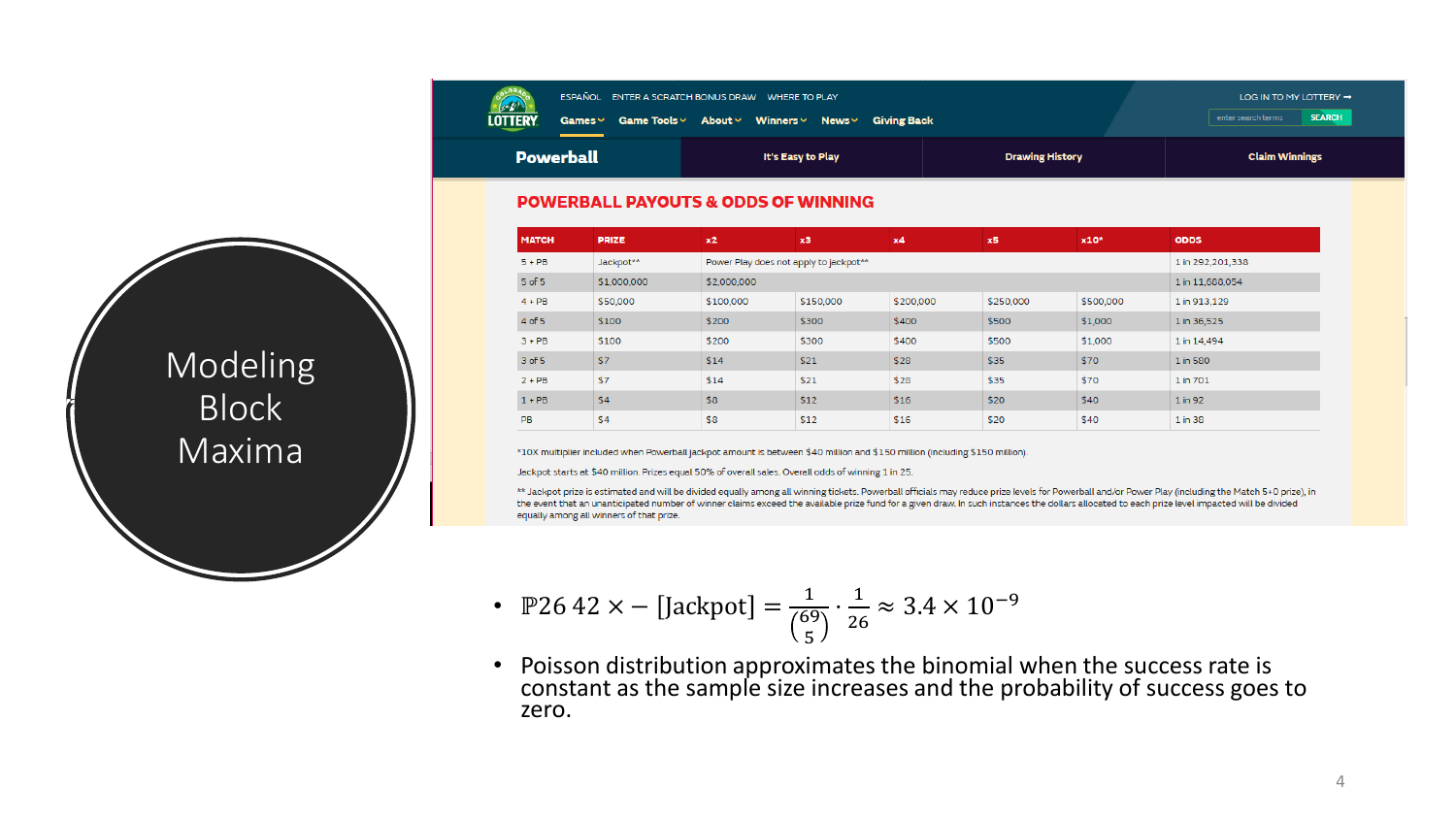| COLOR400       |           | ESPAÑOL ENTER A SCRATCH BONUS DRAW WHERE TO PLAY     | LOG IN TO MY LOTTERY $\rightarrow$  |                       |
|----------------|-----------|------------------------------------------------------|-------------------------------------|-----------------------|
| <b>LOTTERY</b> |           | Games∨ Game Tools∨ About∨ Winners∨ News∨ Giving Back | <b>SEARCH</b><br>enter search terms |                       |
|                | Powerball | It's Easy to Play                                    | <b>Drawing History</b>              | <b>Claim Winnings</b> |

#### **POWERBALL PAYOUTS & ODDS OF WINNING**

| <b>MATCH</b> | <b>PRIZE</b> | x2          | x3                                                         | x4        | x5        | x10*      | <b>ODDS</b>  |  |
|--------------|--------------|-------------|------------------------------------------------------------|-----------|-----------|-----------|--------------|--|
| $5 + PB$     | Jackpot**    |             | Power Play does not apply to jackpot**<br>1 in 292,201,338 |           |           |           |              |  |
| $5$ of $5$   | \$1,000,000  | \$2,000,000 |                                                            |           |           |           |              |  |
| $4 + PB$     | \$50,000     | \$100,000   | \$150,000                                                  | \$200,000 | \$250,000 | \$500,000 | 1 in 913,129 |  |
| 4 of 5       | \$100        | \$200       | \$300                                                      | \$400     | \$500     | \$1,000   | 1 in 36,525  |  |
| $3 + PB$     | \$100        | \$200       | \$300                                                      | \$400     | \$500     | \$1,000   | 1 in 14,494  |  |
| 3 of 5       | \$7          | \$14        | \$21                                                       | \$28      | \$35      | \$70      | 1 in 580     |  |
| $2 + PB$     | \$7          | \$14        | \$21                                                       | \$28      | \$35      | \$70      | 1 in 701     |  |
| $1 + PB$     | \$4          | \$8         | \$12                                                       | \$16      | \$20      | \$40      | 1 in 92      |  |
| PB           | \$4          | \$8         | \$12                                                       | \$16      | \$20      | \$40      | 1 in 38      |  |

\*10X multiplier included when Powerball jackpot amount is between \$40 million and \$150 million (including \$150 million).

Jackpot starts at \$40 million. Prizes equal 50% of overall sales. Overall odds of winning 1 in 25.

\*\* Jackpot prize is estimated and will be divided equally among all winning tickets. Powerball officials may reduce prize levels for Powerball and/or Power Play (including the Match 5+0 prize), in the event that an unanticipated number of winner claims exceed the available prize fund for a given draw. In such instances the dollars allocated to each prize level impacted will be divided equally among all winners of that prize.

• P26 42 x - [Jackpot] = 
$$
\frac{1}{\binom{69}{5}} \cdot \frac{1}{26} \approx 3.4 \times 10^{-9}
$$

• Waiting time between winning the jackpot (between Poisson events) is governed by the exponential distribution with rate equal to the reciprocal of the Poisson rate parameter.

Modeling Block Maxima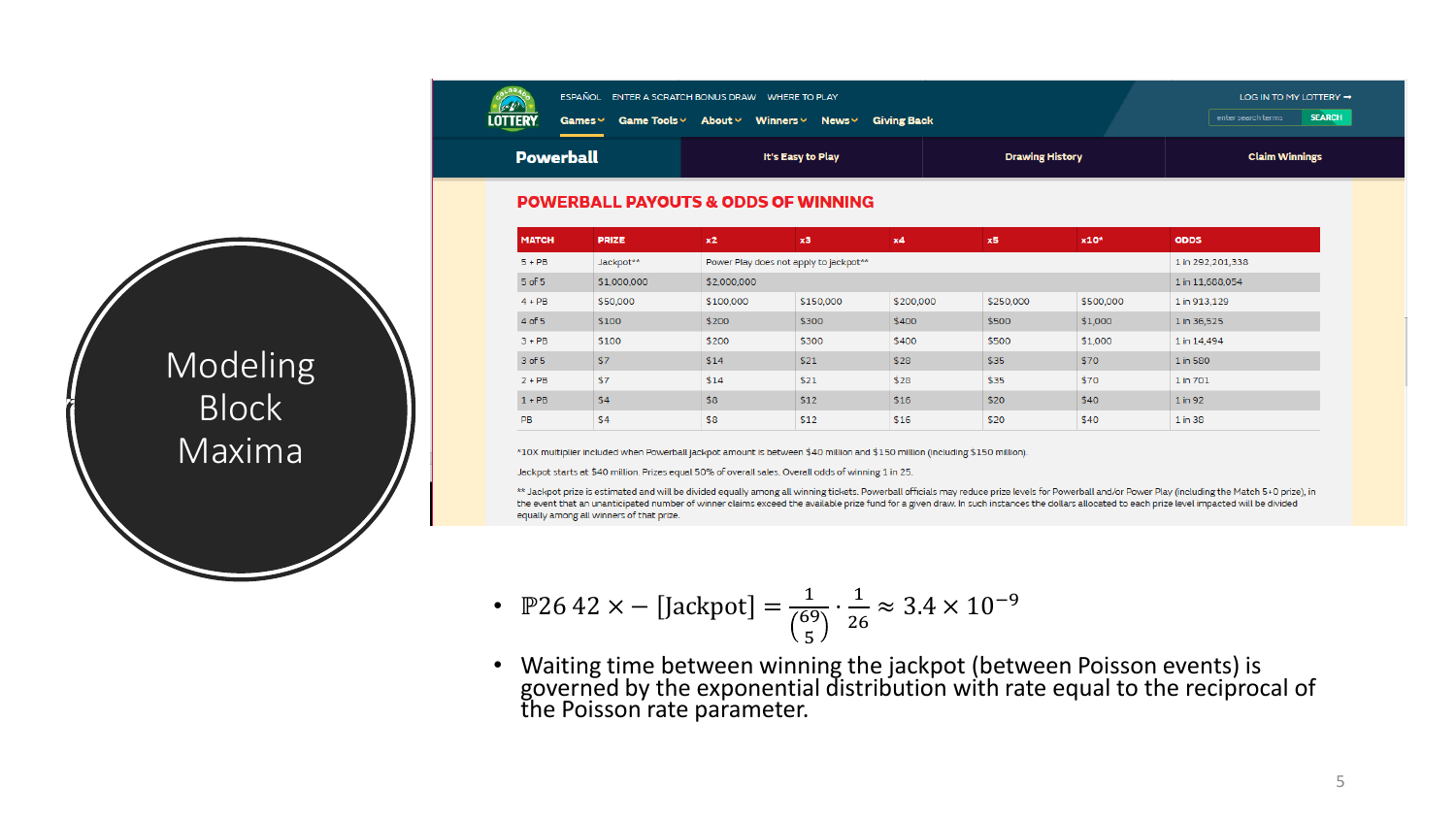Let  $X_1, ..., X_n \sim F_X(x)$  be IID.

Connection between distribution for maxima and number of rare events (Poisson)

Let  $N \sim \text{Poisson}(\lambda)$ , represent the event that  $X > u$  for some large constant threshold  $u$ .

$$
\mathbb{P}[\max\{X_1, ..., X_n\} \le u] = \mathbb{P}[N = 0] = e^{-\lambda}
$$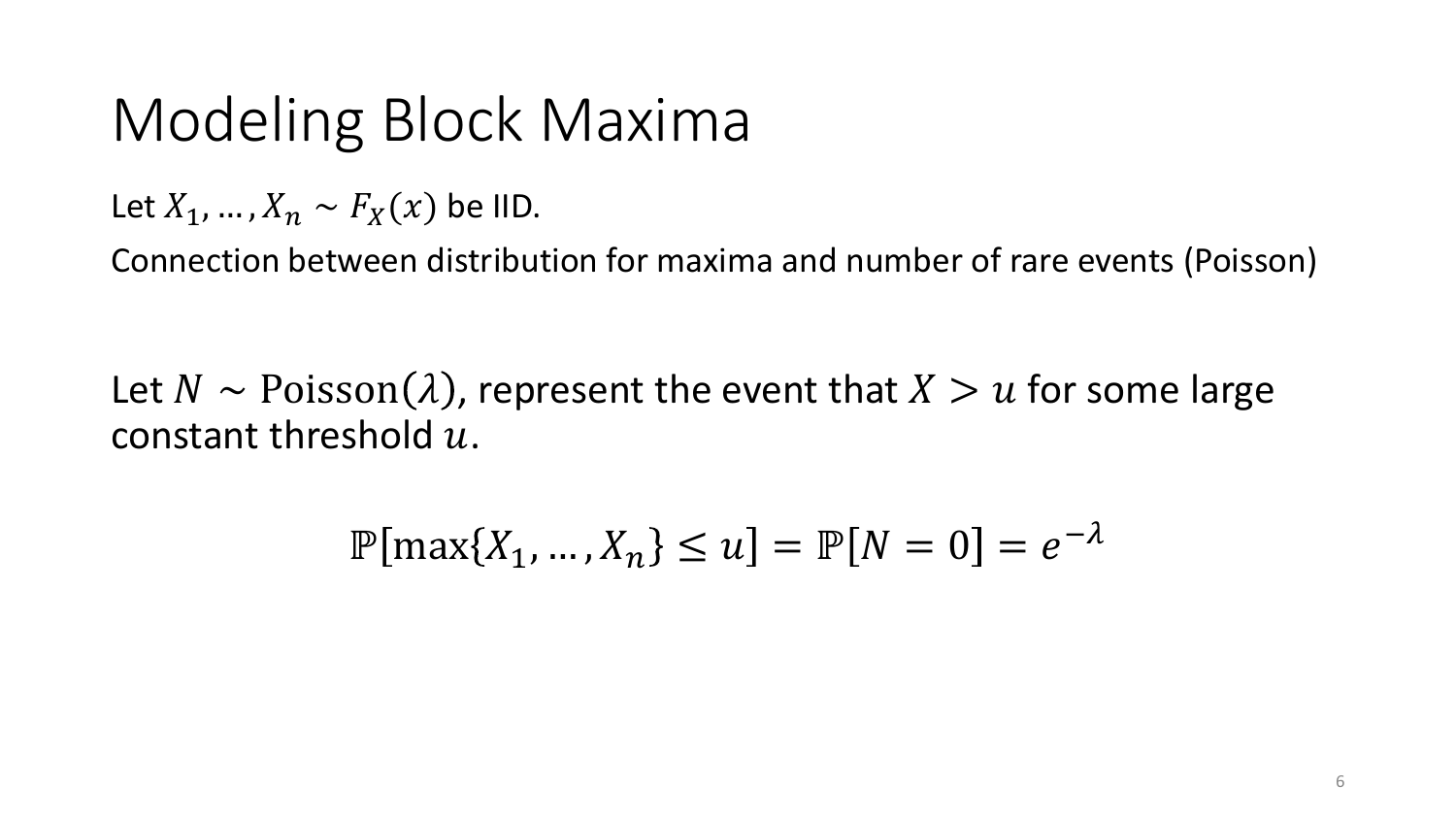**Sum stability:** Let  $X_1, ..., X_n \sim N$   $(\mu, \sigma^2)$  be IID. Then, we have (exactly)

$$
S_n = \sum_{i=1}^n X_i = X_1 + \dots + X_n \sim N(n\mu, n\sigma^2)
$$

That is,

$$
\frac{S_n - n\mu}{\sqrt{n}\sigma} \sim N(0,1)
$$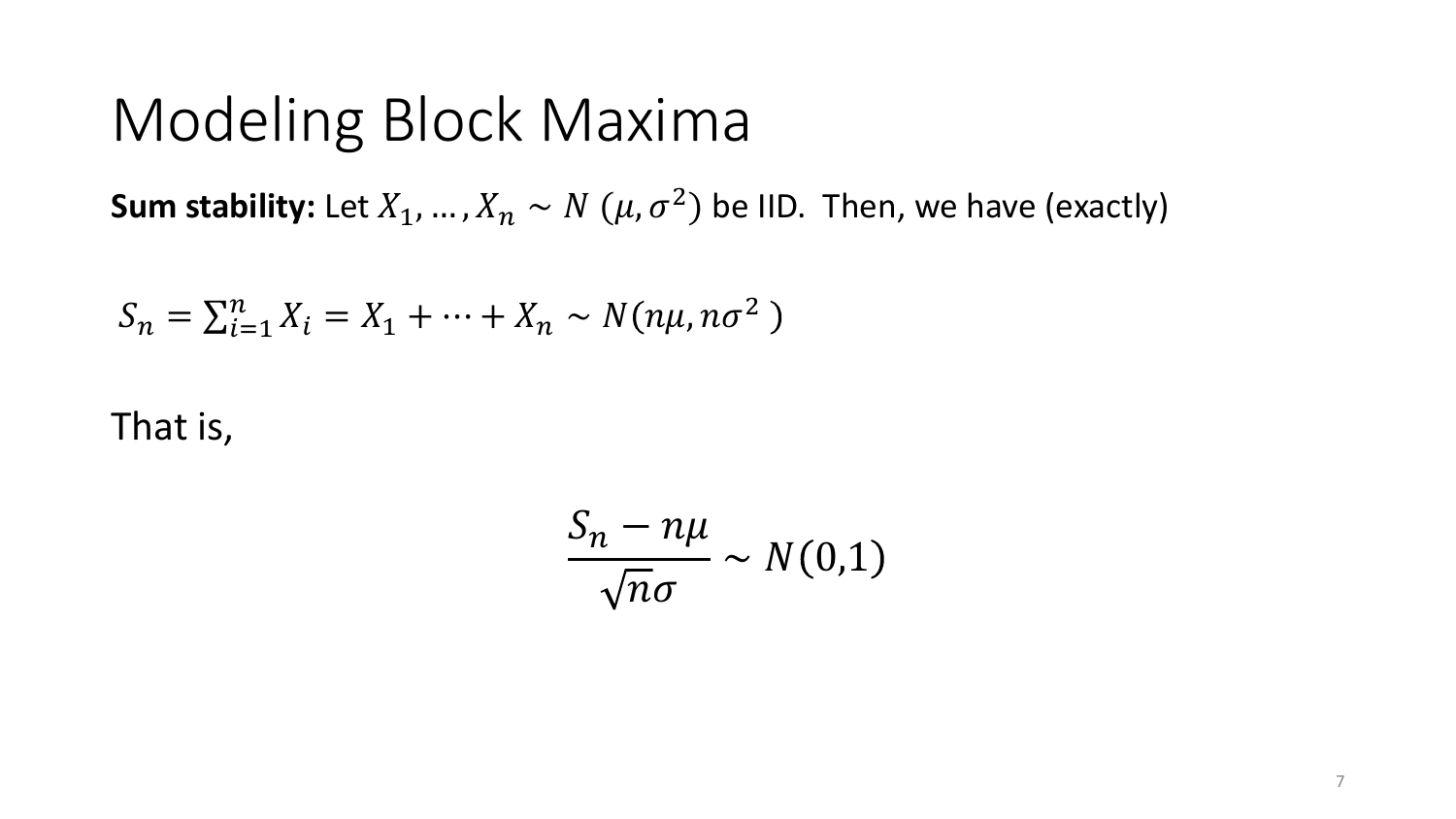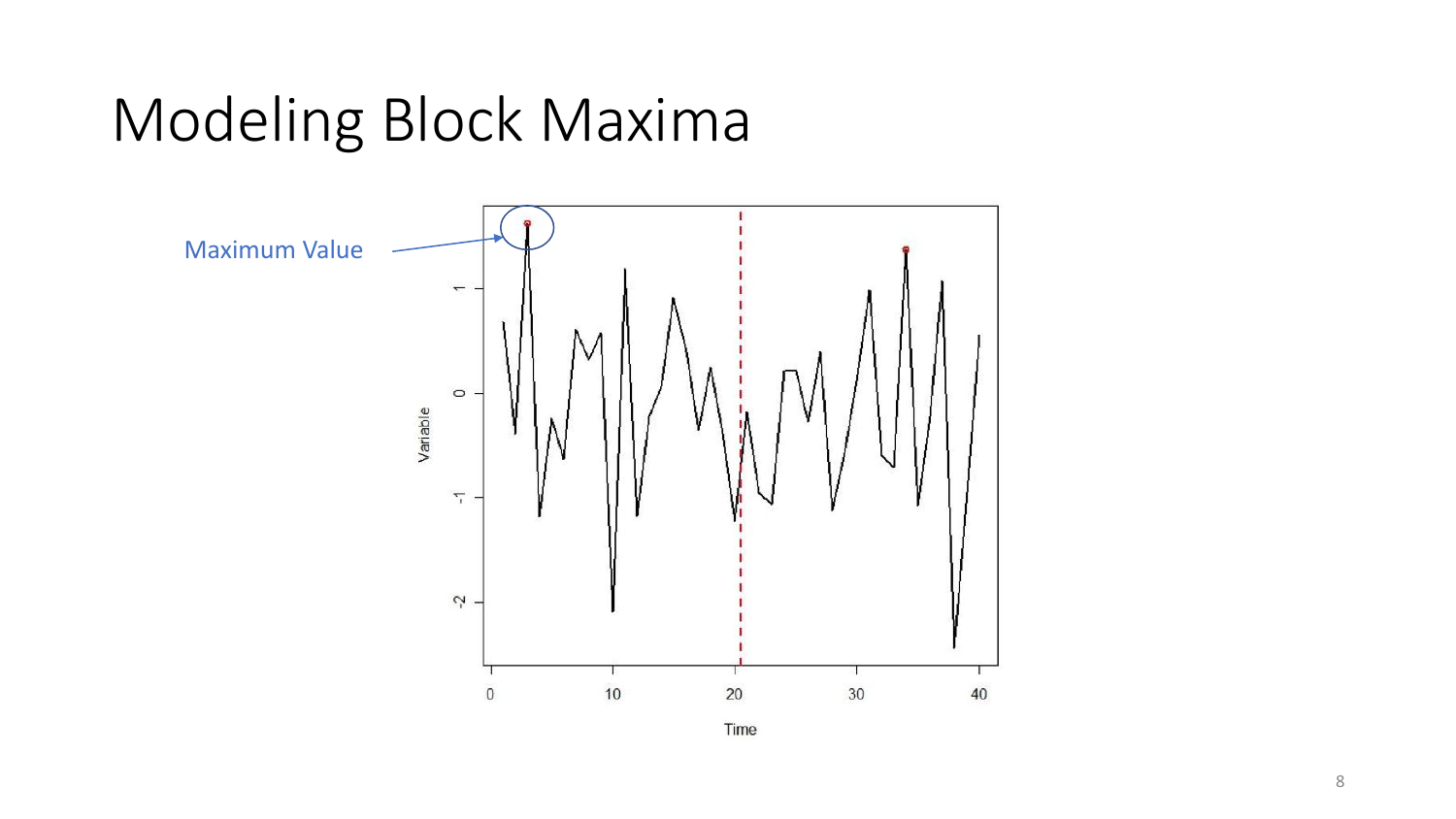**Max stability:** Let  $X_1, ..., X_n \sim F_X$  be IID. Want to find a distribution for  $F_X^n$  that has the same form as  $F_X$ .

For  $n = 2$ , for example, notice that  $\max\{X_1, ..., X_n\} = \max\{\max\{X_1, ..., X_k\}, \max\{X_{k+1}, ..., X_n\}\}\$ Want a distribution, G, such that  $G^2(z) = G(az + b)$  for constants  $a > 0$  and b. More generally, that  $G^n(z) = G(a_n z + b_n)$ .

Set  $M_n = \max\{X_1, ..., X_n\}$ , and suppose there exist sequences of constants  $a_n > 0$  and  $b_n$ such that

$$
\mathbb{P}\left[\frac{M_n - b_n}{a_n} \le z\right] \to G(z) \text{ as } n \to \infty
$$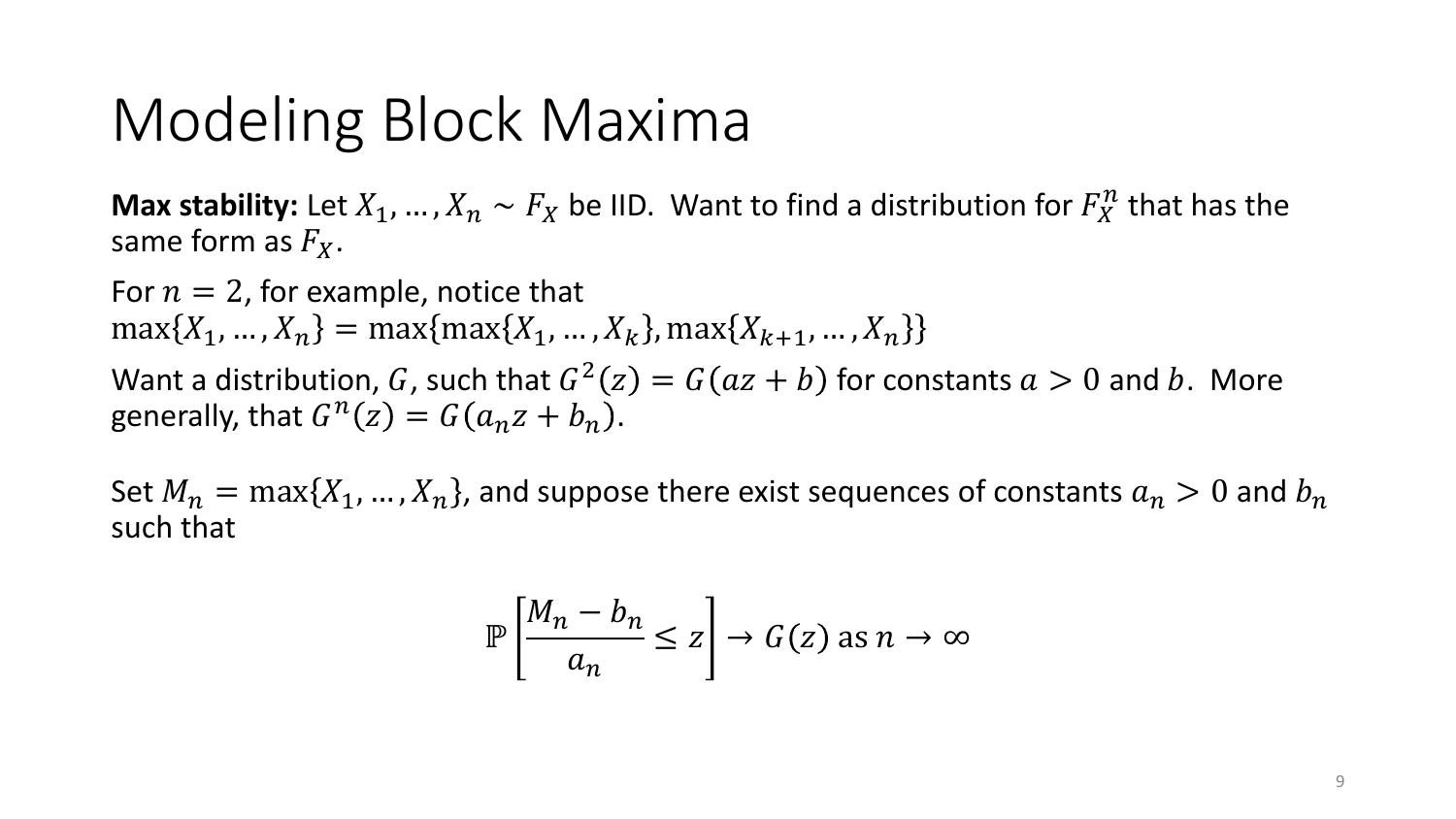**Max stability:** If  $G(\cdot)$  is non-degenerate, then it is called **max-stable** and has the form

$$
G(z; \mu, \sigma, \xi) = \exp\left\{-\left[1 + \frac{\xi}{\sigma}(z - \mu)\right]_{+}^{-1/\xi}\right\}
$$
  
where  $\sigma > 0$ ,  $-\infty < \mu, \xi < \infty$  and  $[x]_{+} = \max(0, x)$ .  
**Disguises a lot!**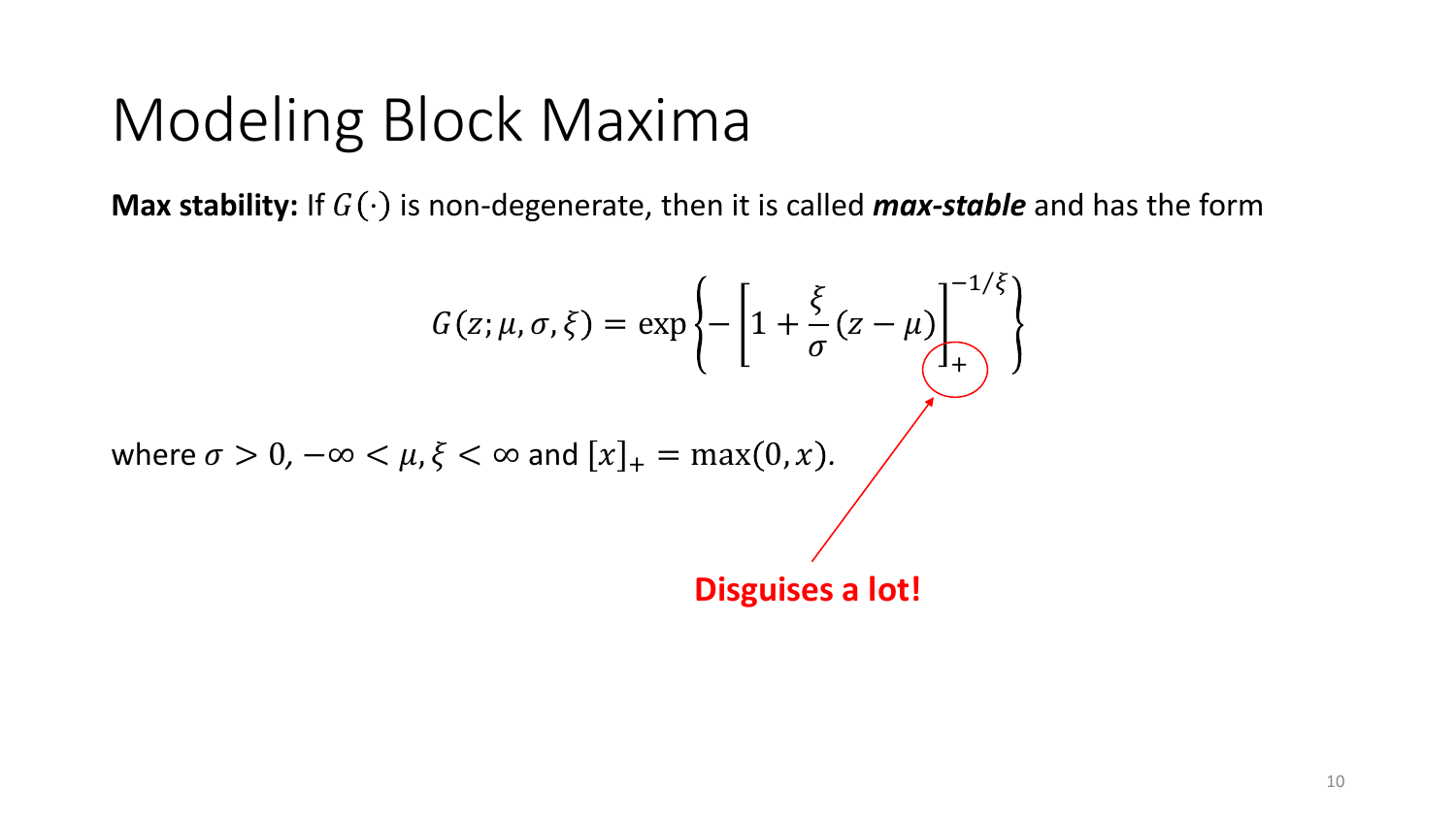$G(z; \mu, \sigma, \xi) =$ 

$$
\exp\left\{-\left[1+\frac{\xi}{\sigma}(z-\mu)\right]^{-1/\xi}\right\}\cdot I_{(-\infty,\mu-\sigma/\xi]}(z)\cdot I_{(-\infty,0)}(\xi)+\right.
$$

$$
\exp\left\{-\exp\left(\frac{z-\mu}{\sigma}\right)\right\}\cdot I_{\{0\}}(\xi) +
$$

$$
\exp\left\{-\left[1+\frac{\xi}{\sigma}(z-\mu)\right]^{-1/\xi}\right\} \cdot I_{\left[\mu-\sigma/\xi,\infty\right)}(z) \cdot I_{\left(0,\infty\right)}(\xi)
$$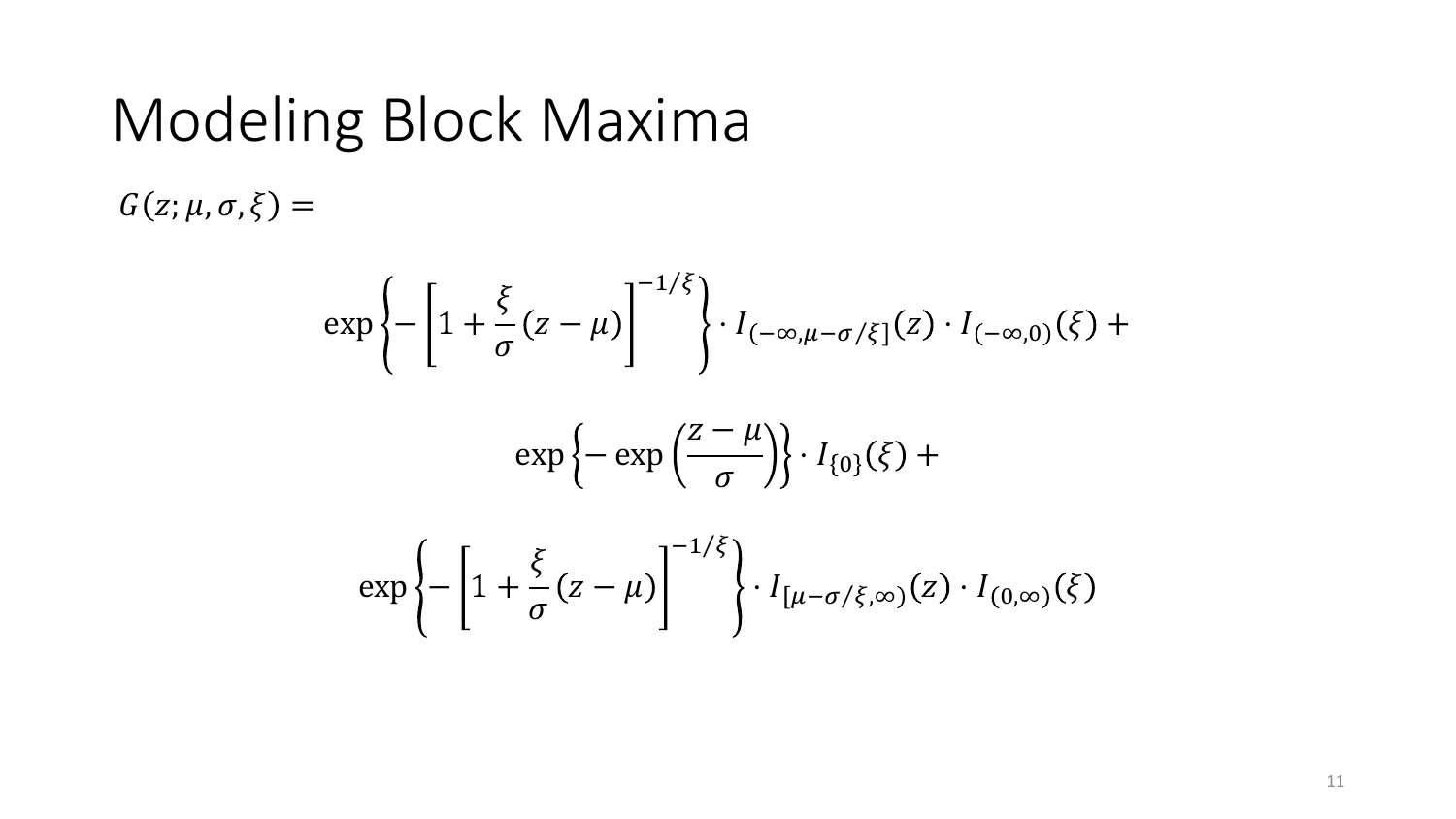$G(z; \mu, \sigma, \xi) =$ 

Upper bound (reverse) Weibull distribution ( $\xi < 0$ )

$$
\exp\left\{-\left[1+\frac{\xi}{\sigma}(z-\mu)\right]^{-1/\xi}\right\}\cdot I_{(-\infty,\mu-\sigma/\xi]}(z)\cdot I_{(-\infty,0)}(\xi)+
$$

Light tail Gumbel distribution defined by continuity as  $\xi \to 0$ 

$$
\exp\left\{-\exp\left(\frac{z-\mu}{\sigma}\right)\right\}\cdot I_{\{0\}}(\xi) +
$$

$$
\exp\left\{-\left[1+\frac{\xi}{\sigma}(z-\mu)\right]^{-1/\xi}\right\}\cdot I_{\left[\mu-\sigma/\xi,\infty\right)}(z)\cdot I_{\left(0,\infty\right)}(\xi)
$$

Heavy-tail Fréchet distribution ( $\xi > 0$ )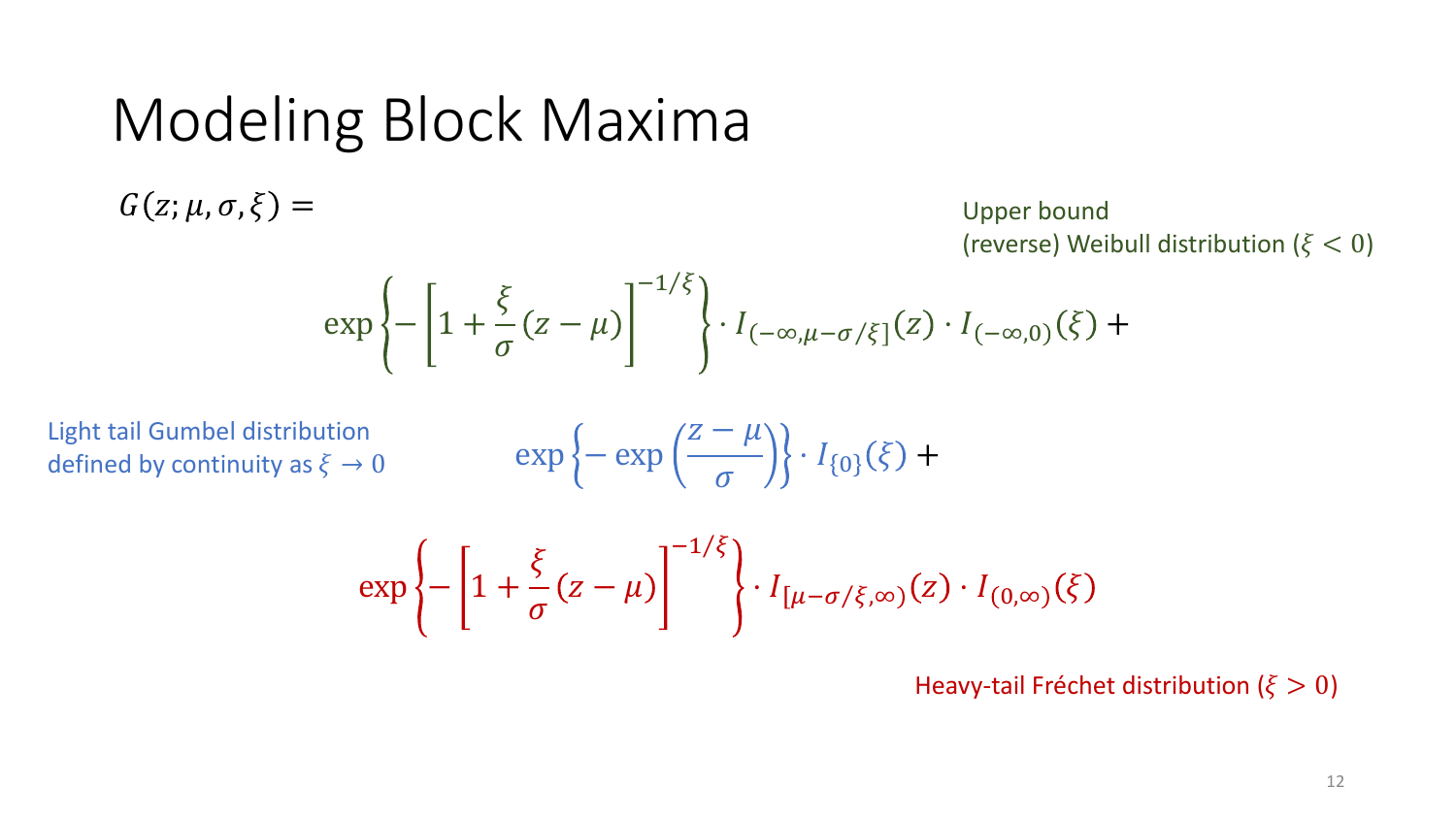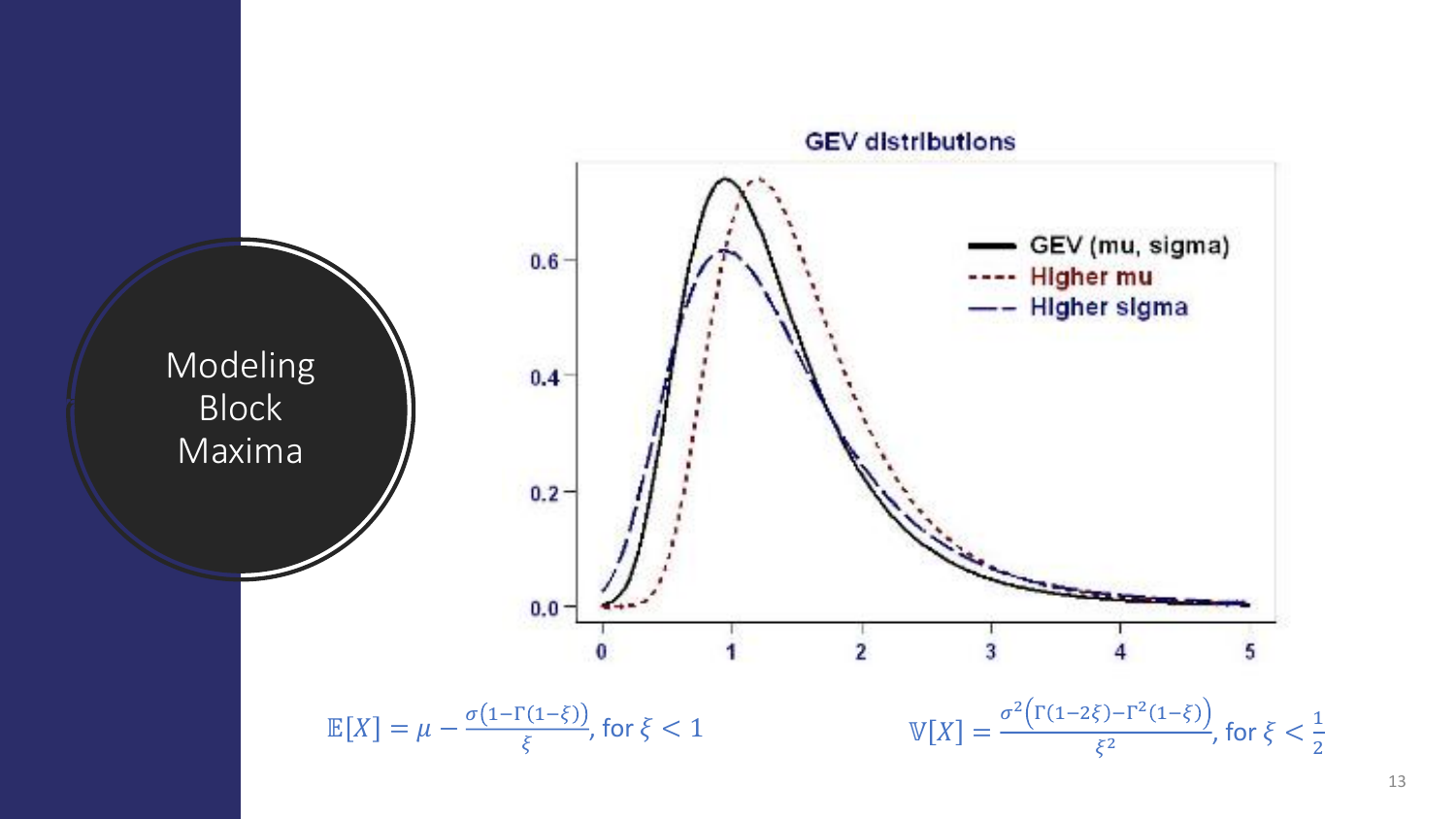## GEV Return Levels

Usually it is desired to estimate the T-year return level, which is easy to calculate for the GEV when fit to annual maxima as they are equivalent to the quantiles of the GEV, which can be found analytically.

The T-year return period is the 
$$
1 - \frac{1}{T}
$$
 quantile of the GEV, or

$$
G^{-1}\left(1-\frac{1}{T}\right)
$$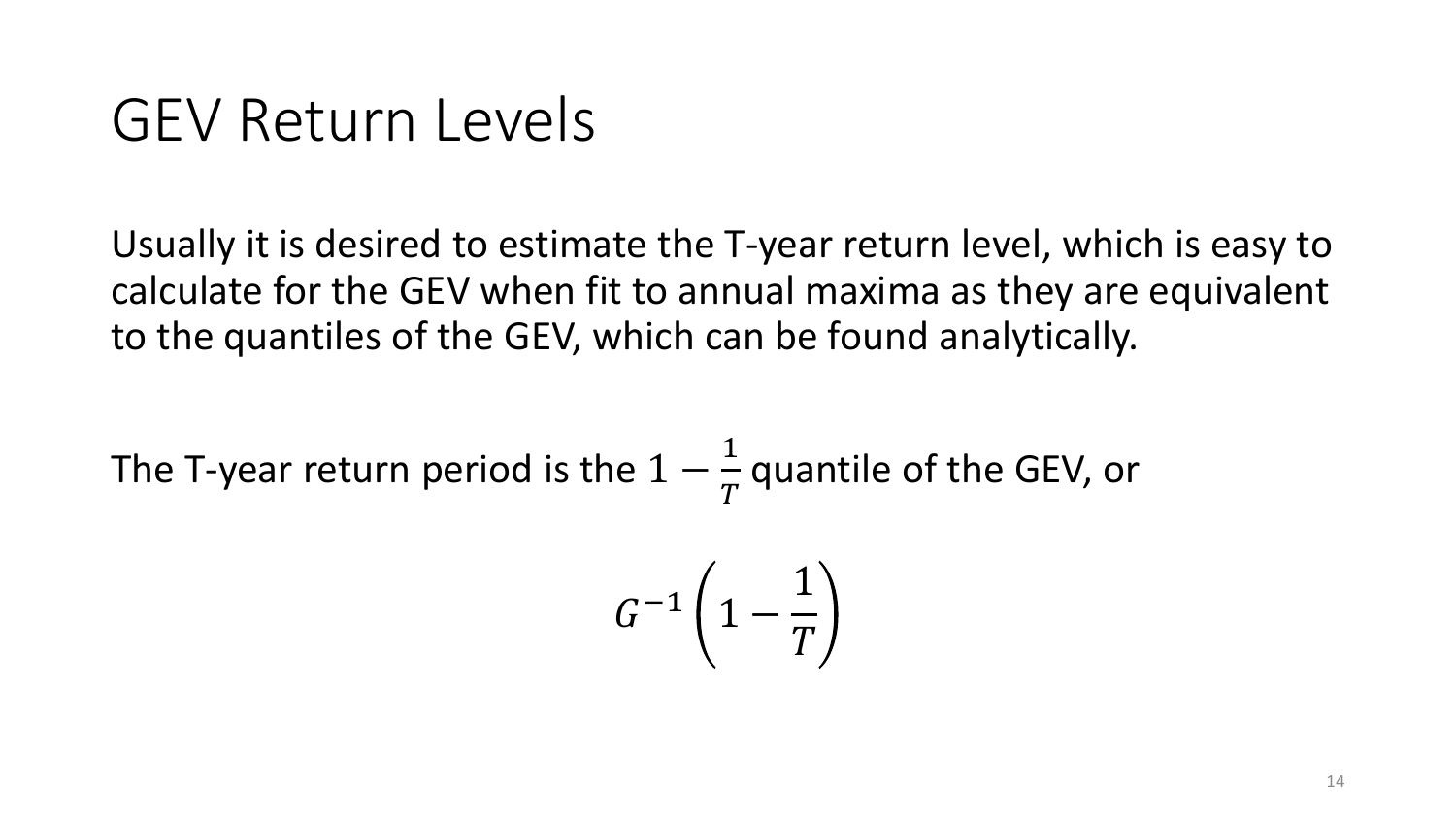# GEV Return Levels

Usually it is desired to estimate the T-year return level, which is easy to calculate for the GEV when fit to annual maxima as they are equivalent to the quantiles of the GEV, which can be found analytically.

The T-year return period is the  $1-\frac{1}{\pi}$  $\frac{1}{T}$  quantile of the GEV, or

$$
G^{-1}\left(1-\frac{1}{T}\right)
$$

It is the value expected to occur, on average, once every T years. Typically plotted on a transformed scale so that if  $\xi < 0$ , the graph is concave with an asymptote at the upper bound, if  $\xi=0$ , it is a straight line, and if  $\xi>0$  it is convex. Values of  $\xi$  that are close to zero will be close to a straight line.

 $1-\alpha$ )  $\cdot$  100% CI's can be obtained from the delta method if maximum-likelihood (ML) estimation is used. Profile-likelihood CI's are generally more accurate, and realistic, but difficult to automate. Parametric bootstrap CI's are generally suitable.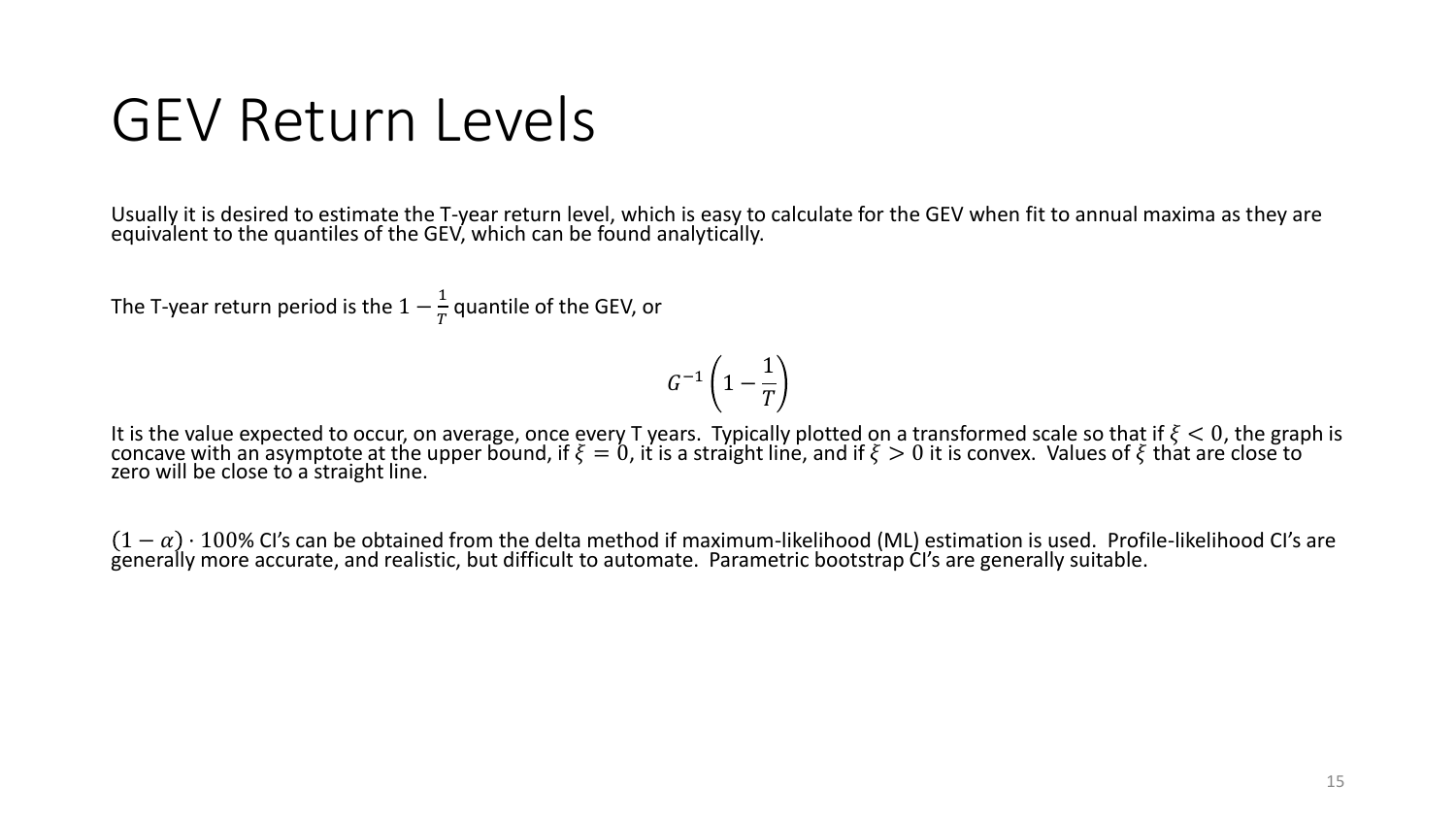#### **GEV distribution**

• Fit GEV directly to maxima over long blocks (e.g., annual)

#### **Advantages of modeling block maxima**

- Generally do not need to explicitly model annual or diurnal cycles
- Generally do not need to worry about temporal dependence
- Quantiles are easy to find and are equivalent to the T-period return level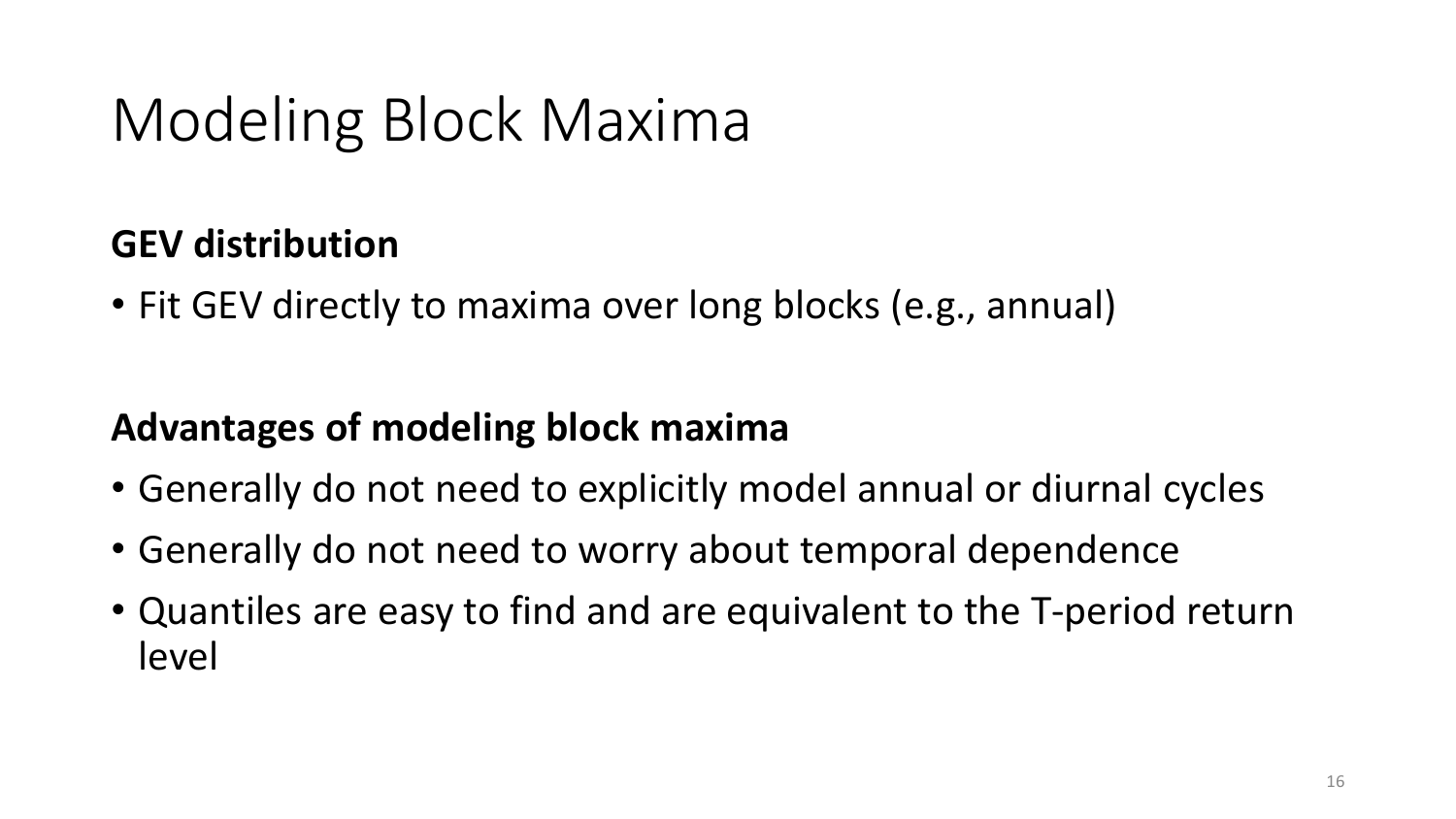# Fitting the GEV to data

Fort Collins annual maximum precipitation (inches)



library( "extRemes" ) data( "ftcanmax" )

plot(ftcanmax, type="l", lwd=2, ylab = "Annual Maximum Precipitation (inches/100)\nFort Collins, Colorado", col = "darkblue")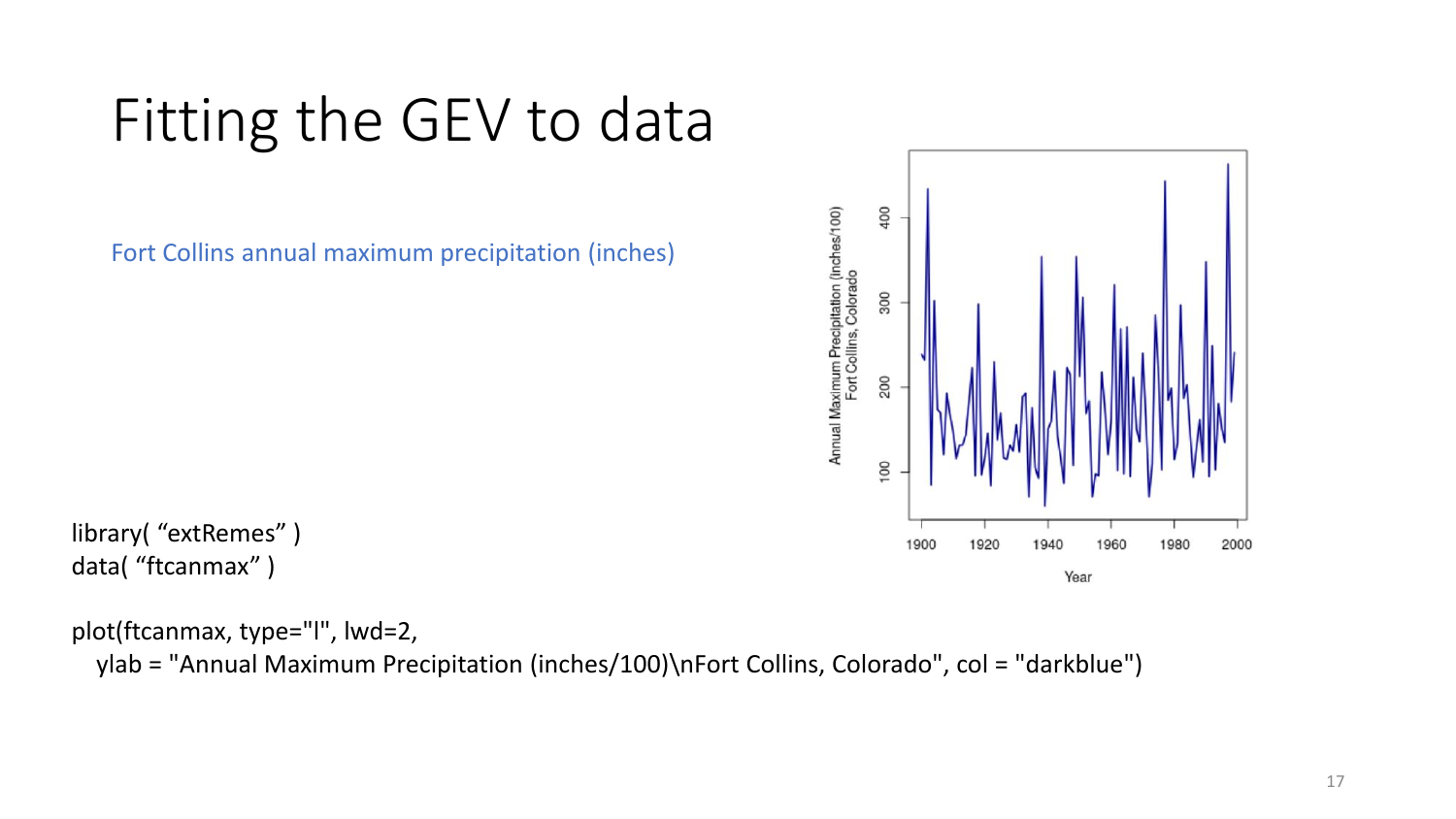# Fitting the GEV to data

Fort Collins annual maximum precipitation (inches)

fit <- fevd( Prec, data = ftcanmax, units = "inches/100" ) fit plot( fit ) [1] "Estimation Method used: MLE"

Negative Log-Likelihood Value: 565.4816

Estimated parameters: location scale shape 134.66520 53.28089 0.17363

Standard Error Estimates: location scale shape 6.16877130 4.87901653 0.09195688

Estimated parameter covariance matrix. location scale shape location 38.0537393 17.06709037 -0.208376947 scale 17.0670904 23.80480234 -0.086937257 shape -0.2083769 -0.08693726 0.008456068

AIC = 1136.963

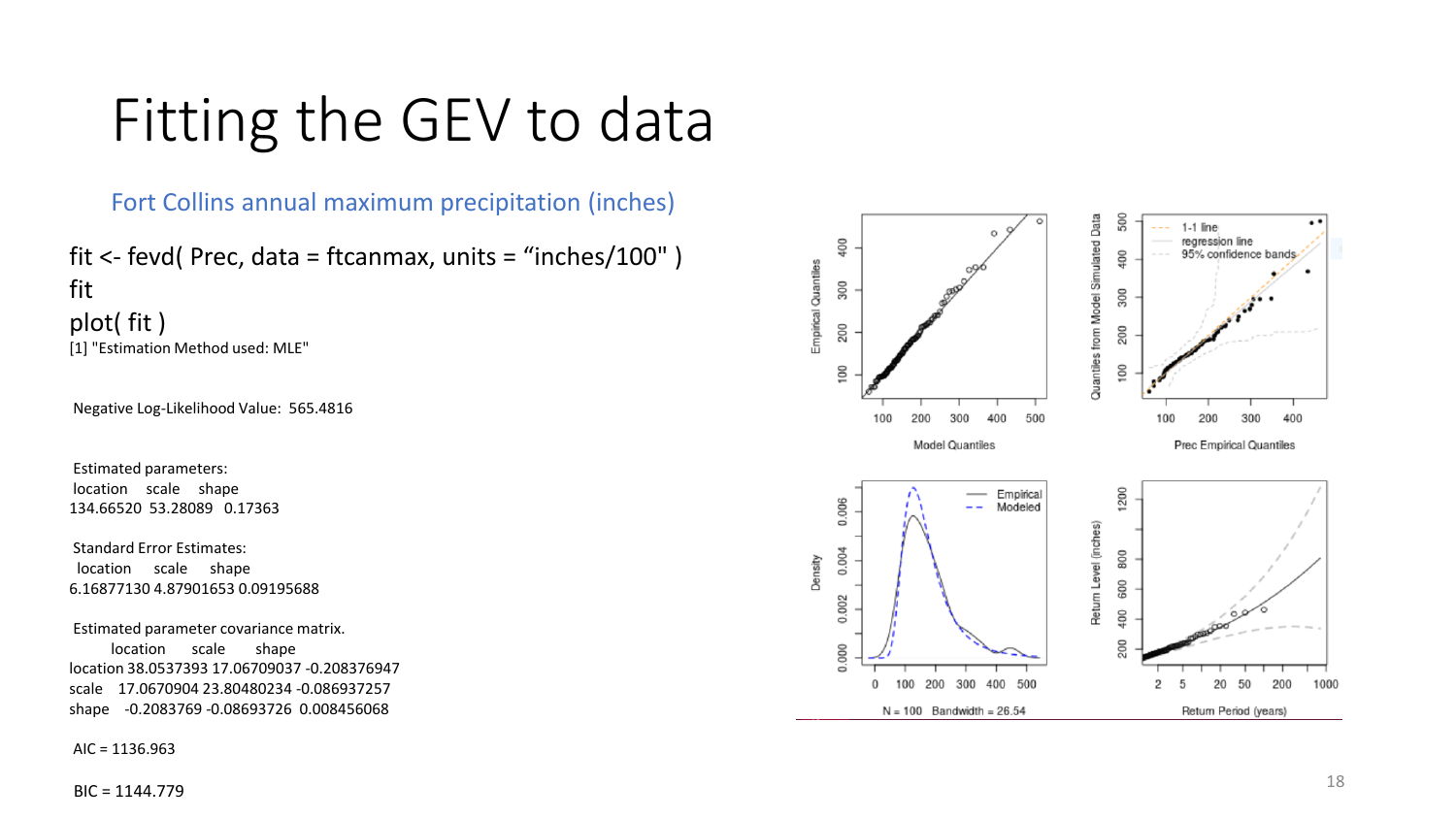# Fitting the GEV to data

Fort Collins annual maximum precipitation (inches)

Data appear to be stationary, but can be difficult to tell for extremes. Can test using the likelihood-ratio test.

fit2 <- fevd( Prec, data = ftcanmax,  $location.fun = "Year, units = "inches/100" )$ 

lr.test( fit, fit2 )

likelihood-ratio  $\approx -0.001 < \chi_1^2 = 3.8415$ 

Can also compare AIC/BIC values (lower is better) stationary model: AIC = 1136.96, BIC = 1144.78 temporal trend model: AIC = 1138.96, BIC = 1149.39



Models  $\mu$ (Year) =  $\mu_0 + \mu_1 \cdot$  Year Should use location.fun =  $\sim$  I(Year – 1900), but results are analogous in this case.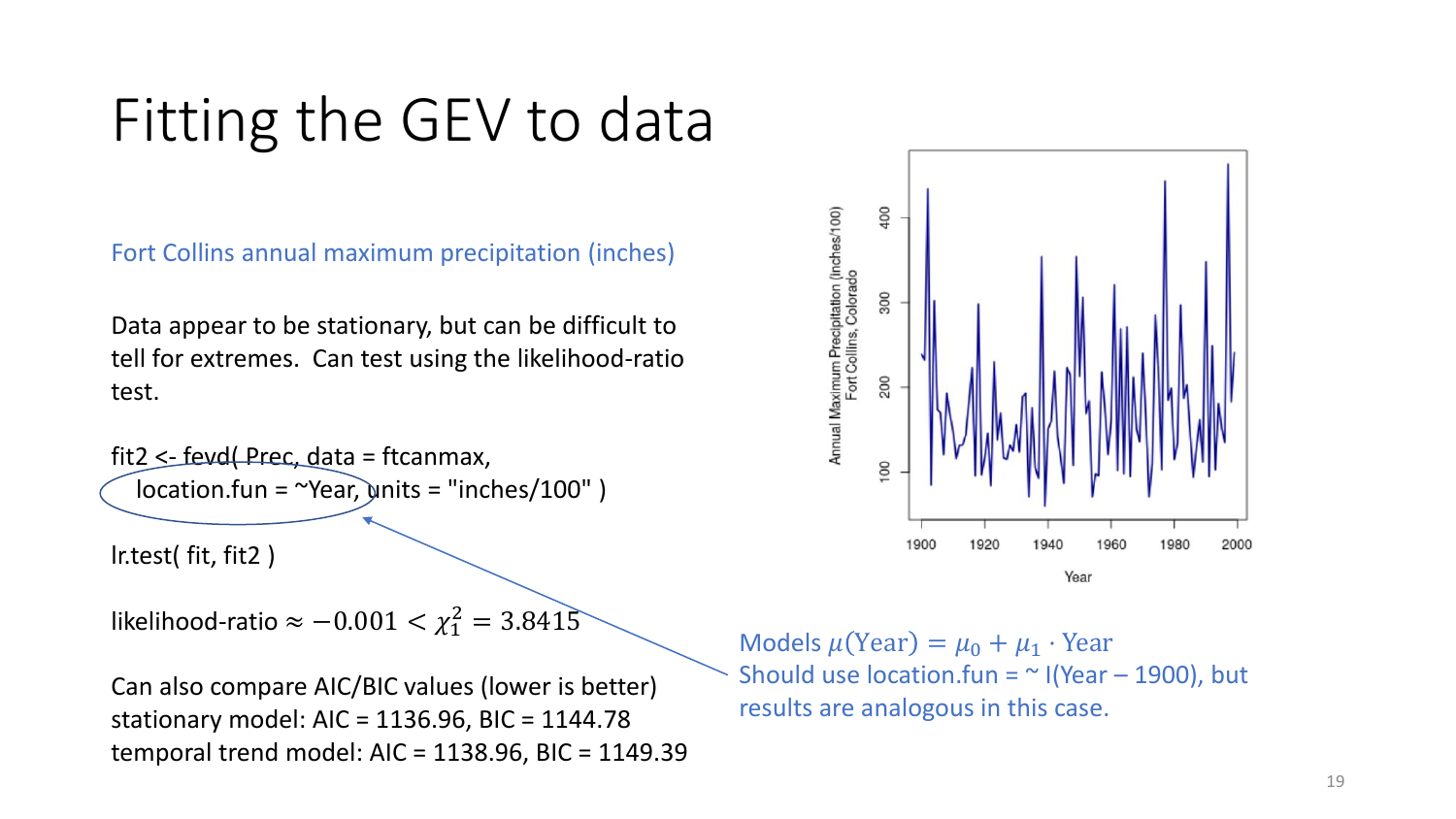# Modeling Excesses over a Threshold

Excesses over the dam (threshold)

- Interest might be in  $Y = X u$  conditioned on  $X > u$ .
- Analogue to max-stability (POT-stability)
- $Y$  has an approximate generalized Pareto (GP) distribution given by

$$
\mathbb{P}[Y \le y | Y > 0] = H(y; \sigma_u, \xi) = 1 - \left[1 + \frac{\xi}{\sigma_u} y\right]_+^{-1/\xi}
$$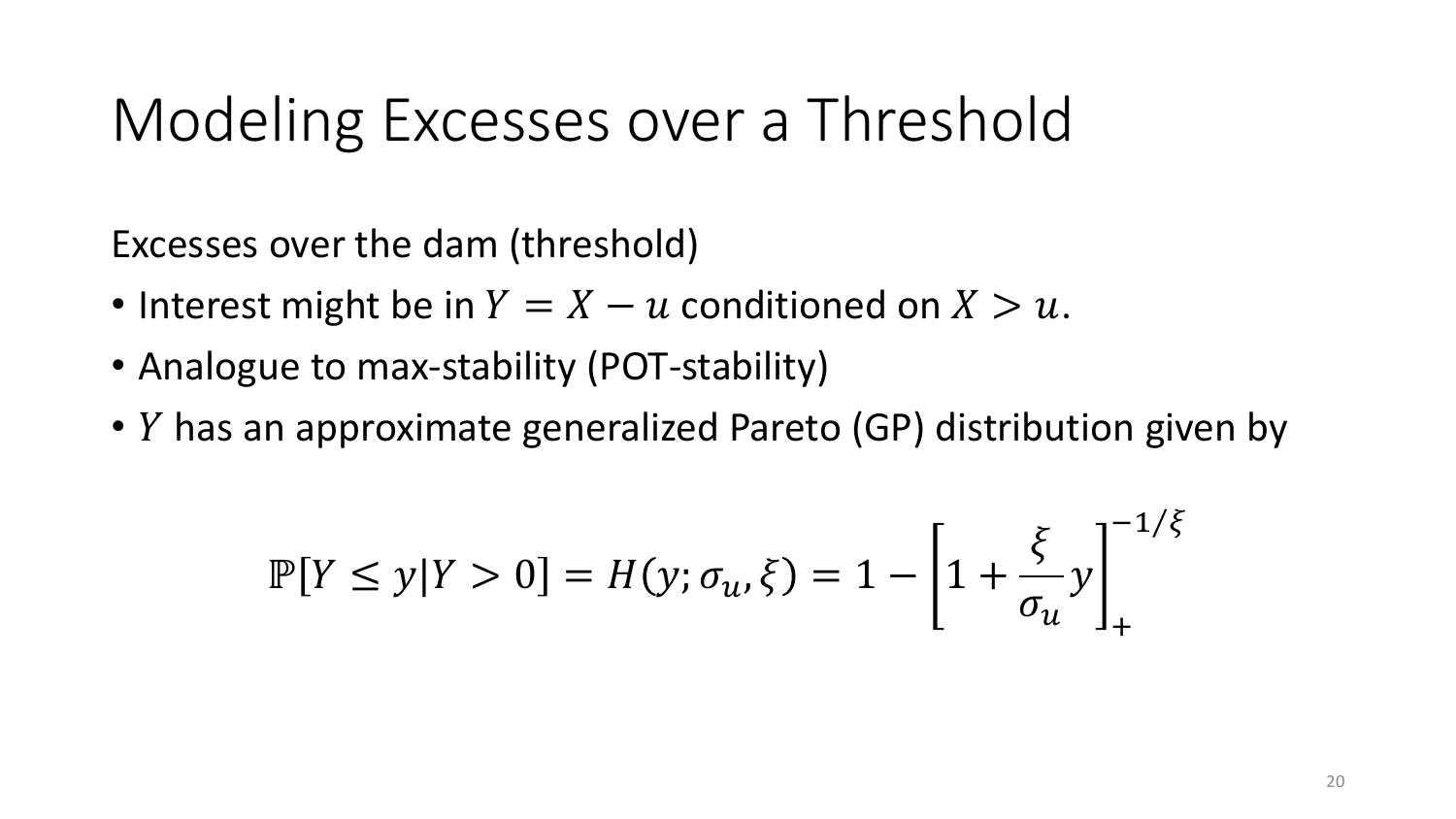# Modeling Excesses over a Threshold

**Peaks-Over-Threshold (POT) Stability:** Suppose excesses,  $Y = X - u$ , have an exact GP distribution with parameters  $\sigma_{11}$  and  $\xi$ . Then, the excesses over a higher threshold,  $v > u$ , has a GP distribution with parameters  $\sigma_{\nu}$  and  $\xi$ , where

$$
\sigma_{\nu} = \sigma_{u} + \xi(\nu - u), \text{for } \nu > u
$$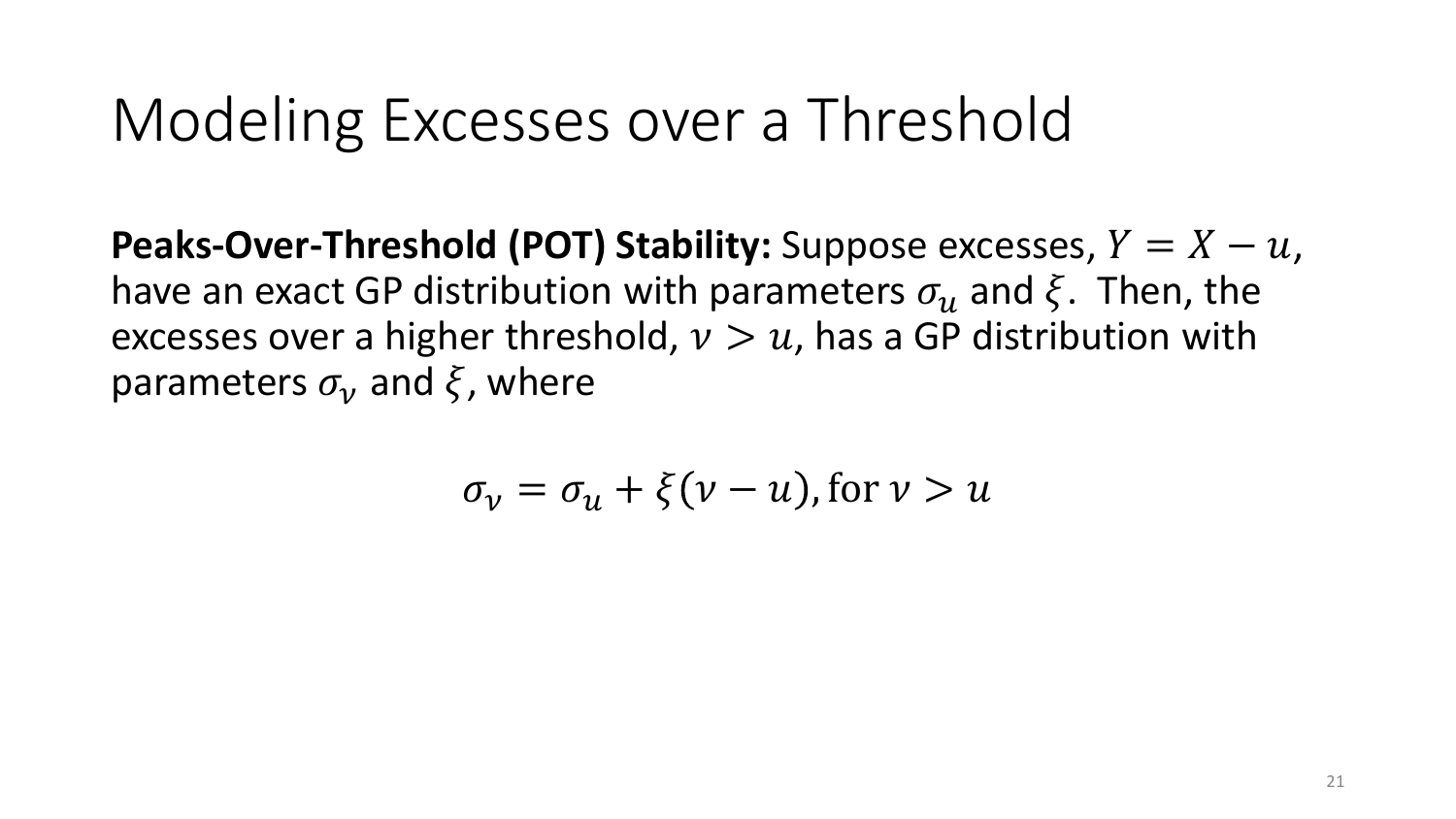Suppose  $M_n = Z \sim \text{GEV}(\mu, \sigma, \xi)$ .

- We already saw the connection between  $M_n$  and the Poisson
- Note that the binomial success probability, that  $X > u$ , is given by  $\mathbb{P}[X > u] = 1 - F_{X}(u).$
- Using the Poisson approximation to the binomial and the fact that  $\mathbb{P}[M_n \leq \cdot] = F_X^n(\cdot)$  gives  $\mathbb{P}[M_n \leq u] \approx \exp[-n(1 - F_X(u))]$  for large *n* and *u* such that  $n(1 - F_X(u))$  is approximately constant.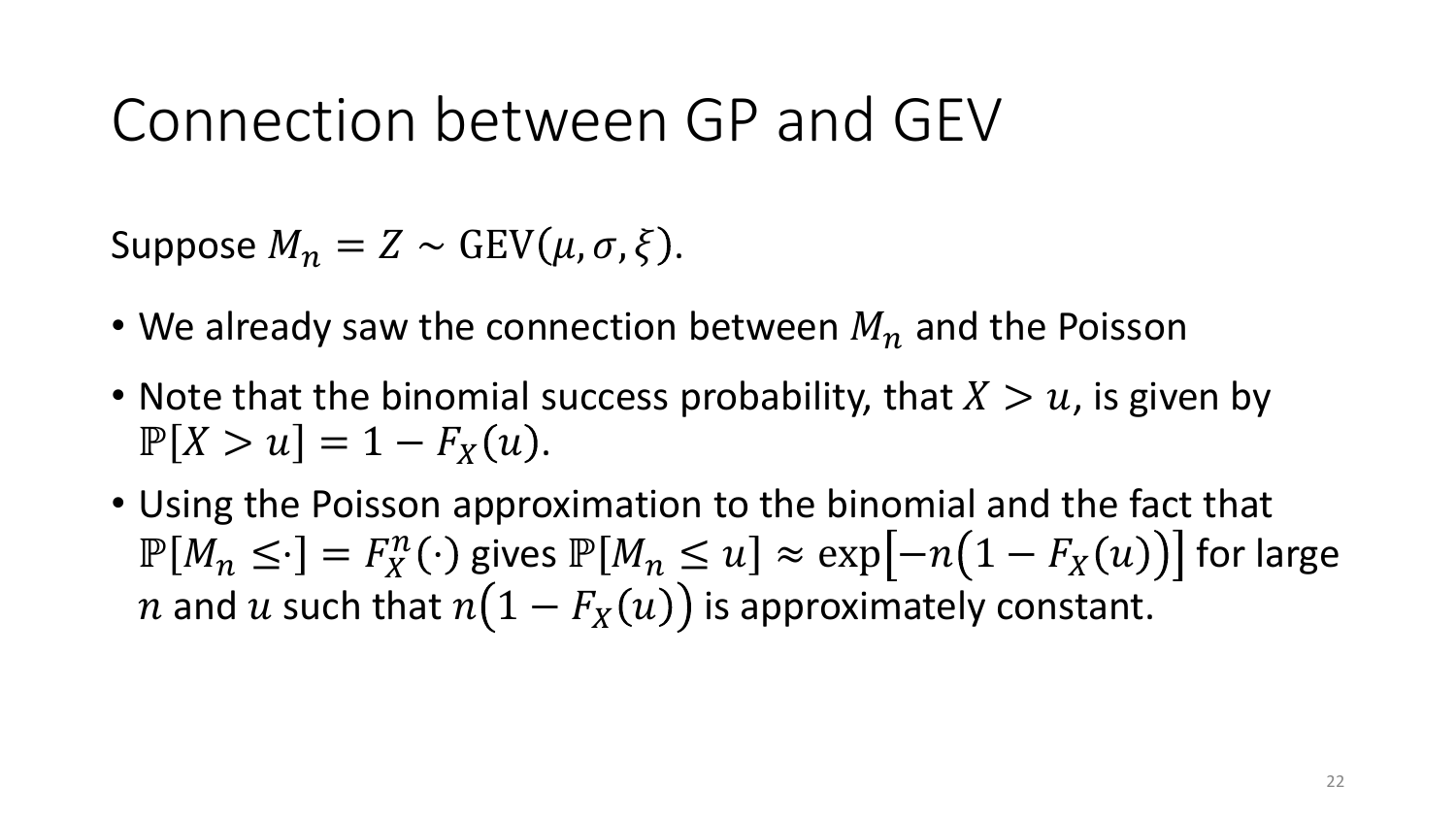Connection between GP and GEV df. Suppose  $M_n = Z \sim \text{GEV}(\mu, \sigma, \xi)$ .

- Note further that  $M_n = \max\{Y_1, ..., Y_n\} + u$ , so that only the upper tail of the distribution,  $F_X(\cdot)$ , determines the distribution of  $M_n$ .
- We seek a distribution for  $Y = X u$ , conditional on  $Y > 0$  (i.e.,  $X > u$ )

$$
F_{Y|Y>0}(y) = \mathbb{P}[Y > y | Y > 0] = \mathbb{P}[X > y + u | X > u] = \frac{\mathbb{P}[X > y + u, X > u]}{\mathbb{P}[X > u]} = \frac{\mathbb{P}[X > y + u]}{\mathbb{P}[X > u]} = \frac{\mathbb{P}[X > y + u]}{\mathbb{P}[X > u]} = \frac{1 - F_X(y + u)}{1 - F_X(u)}
$$
 for some  $y > u$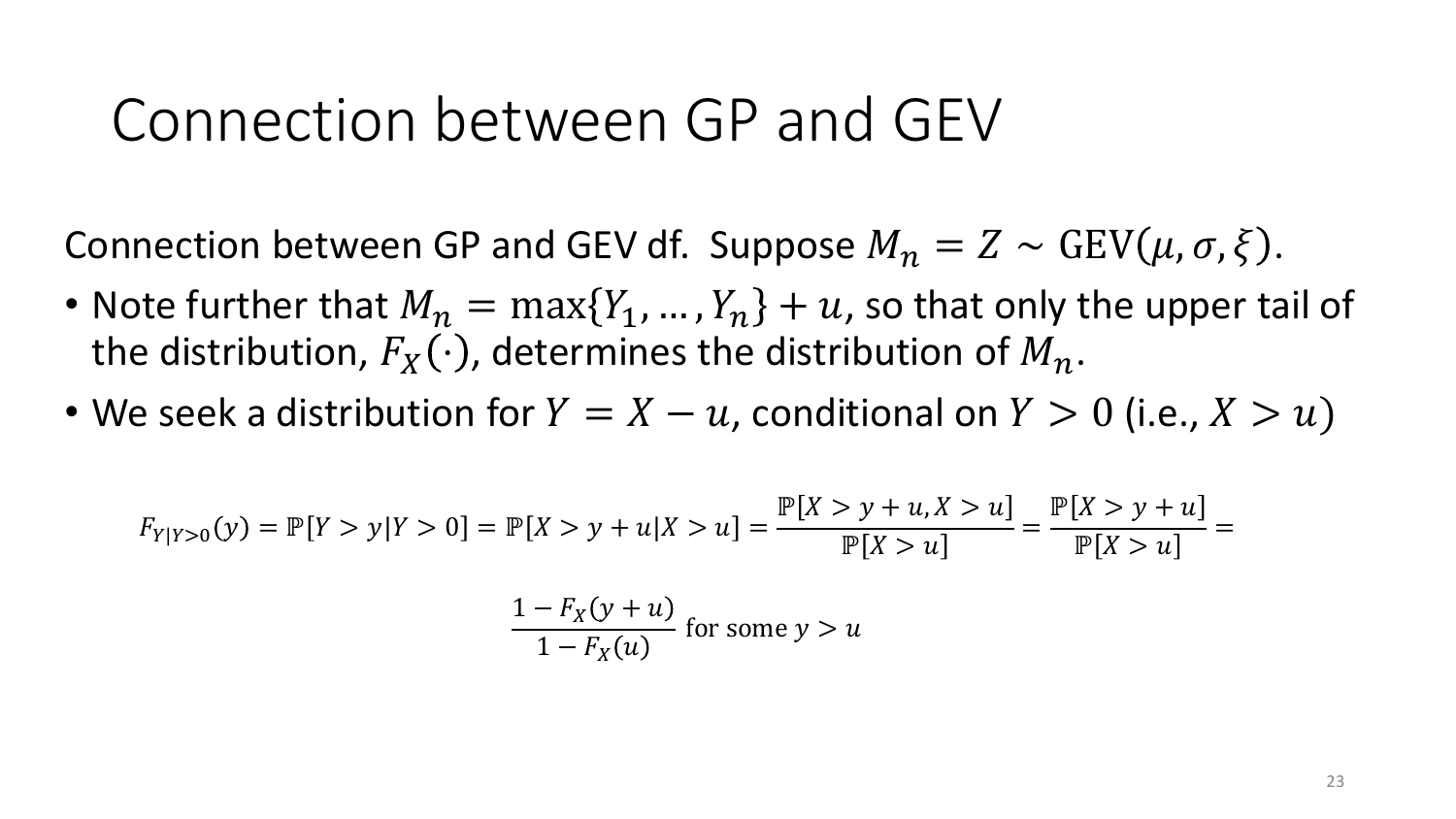Connection between GP and GEV df. Suppose  $M_n = Z \sim \text{GEV}(\mu, \sigma, \xi)$ .

Now,  $F_X^n(z) \approx G(z)$ , where  $G(z)$  is a GEV df with parameters  $\mu$ ,  $\sigma$  and  $\xi$ .

So,

$$
n \cdot \log F_X(z) \approx -\left[1 + \frac{\xi}{\sigma}(z - \mu)\right]^{-1/\xi}
$$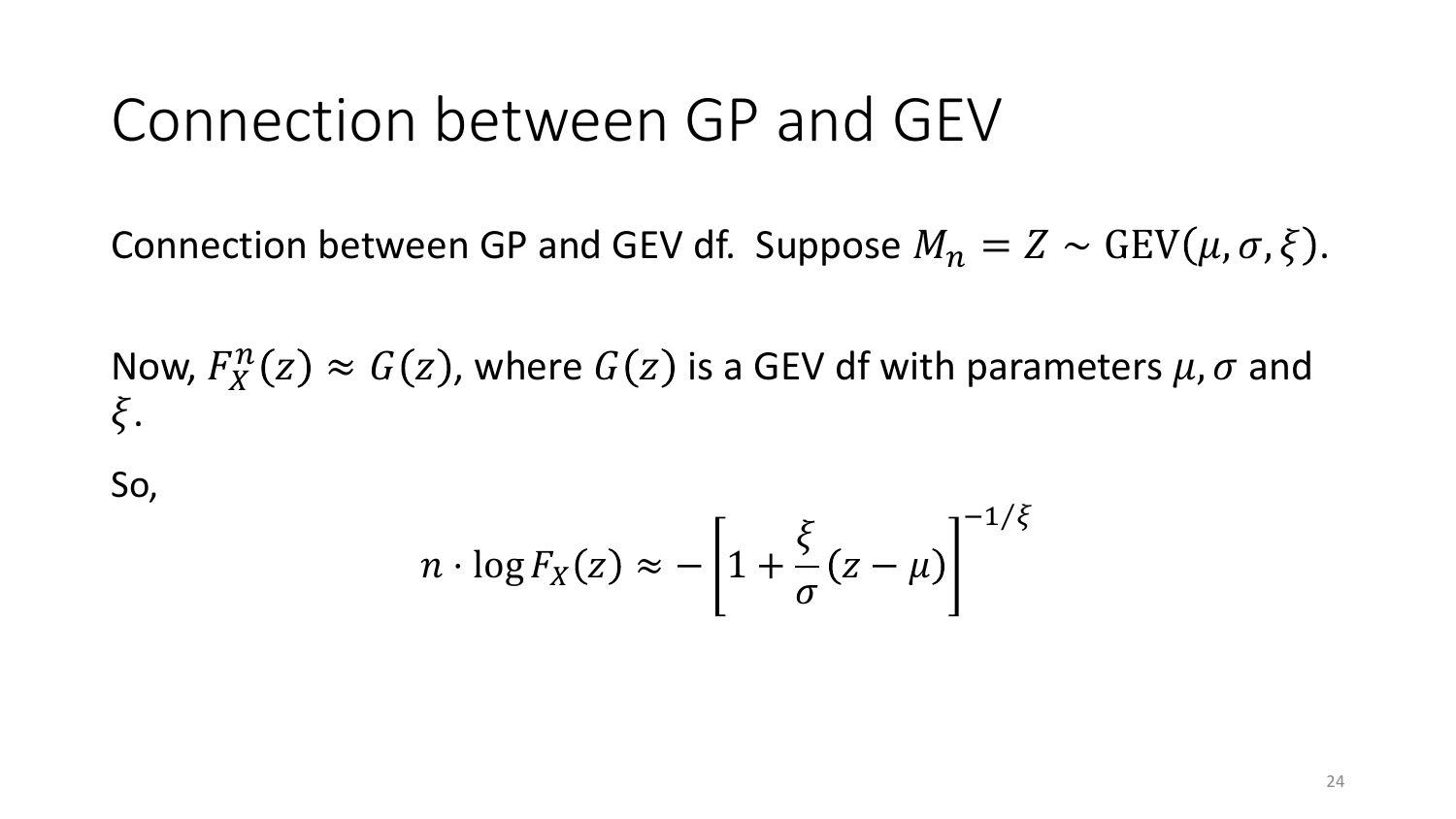For large values of  $z$ , the Taylor's series approximation gives that  $\log F_X(z) \approx -\{1 - F_X(z)\}\text{, so that}$ 

$$
-n \cdot \left(1 - F_X(z)\right) \approx -\left[1 + \frac{\xi}{\sigma}(z - \mu)\right]^{-1/\xi}
$$

Thus,

$$
1 - F_X(u) \approx \frac{1}{n} \left[ 1 + \frac{\xi}{\sigma} (u - \mu) \right]^{-1/\xi}
$$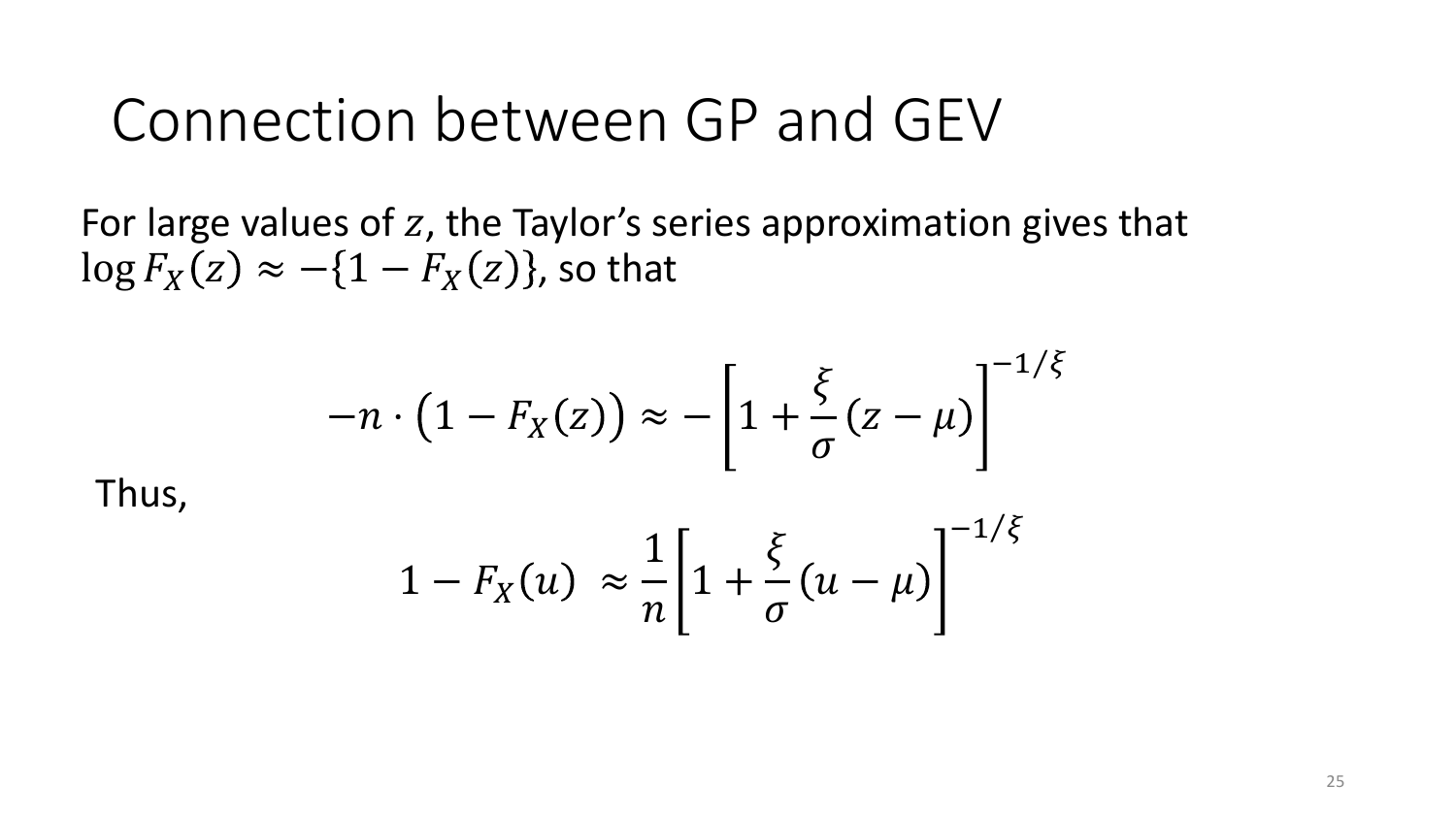Putting it all together

$$
\mathbb{P}[Y > y | Y > 0] = \frac{1 - F_X(y + u)}{1 - F_X(u)} \approx
$$

$$
1 - F_X(u) \approx \frac{\frac{1}{n} \left[ 1 + \frac{\xi}{\sigma} (y + u - \mu) \right]^{-1/\xi}}{\frac{1}{n} \left[ 1 + \frac{\xi}{\sigma} (u - \mu) \right]^{-1/\xi}}
$$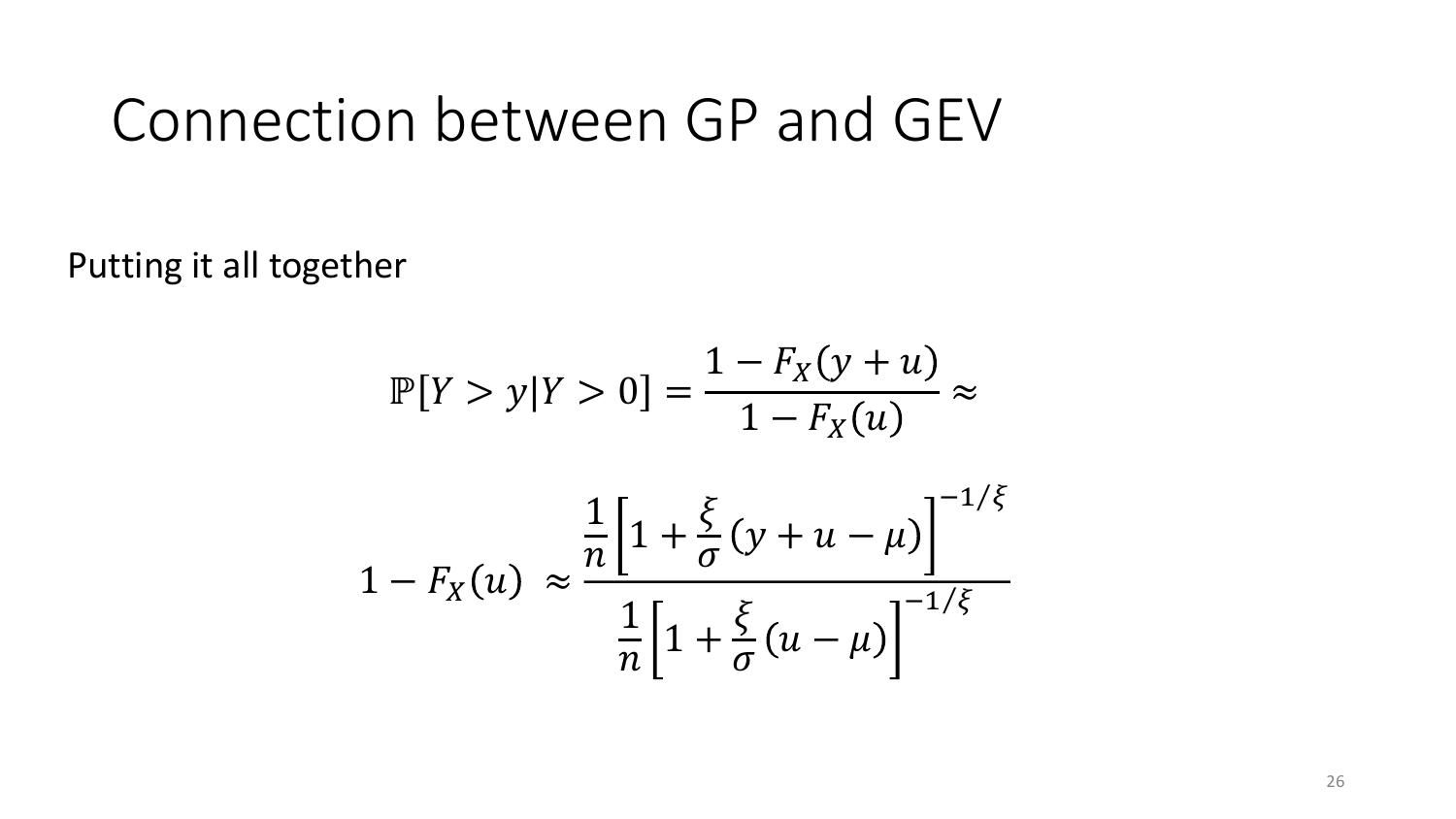$$
\mathbb{P}[Y > y | Y > 0] = \frac{1 - F_X(y + u)}{1 - F_X(u)} \approx
$$

$$
1 - F_X(u) \approx \frac{\frac{1}{n} \left[ 1 + \frac{\xi}{\sigma} (y + u - \mu) \right]^{-1/\xi}}{\frac{1}{n} \left[ 1 + \frac{\xi}{\sigma} (u - \mu) \right]^{-1/\xi}} =
$$

$$
\left[\frac{1+\xi(y+u-\mu)/\sigma}{1+\xi(u-\mu)/\sigma}\right]^{-1/\xi} = \left[1+\frac{\xi y}{\sigma+\xi(u-\mu)}\right]^{-1/\xi}
$$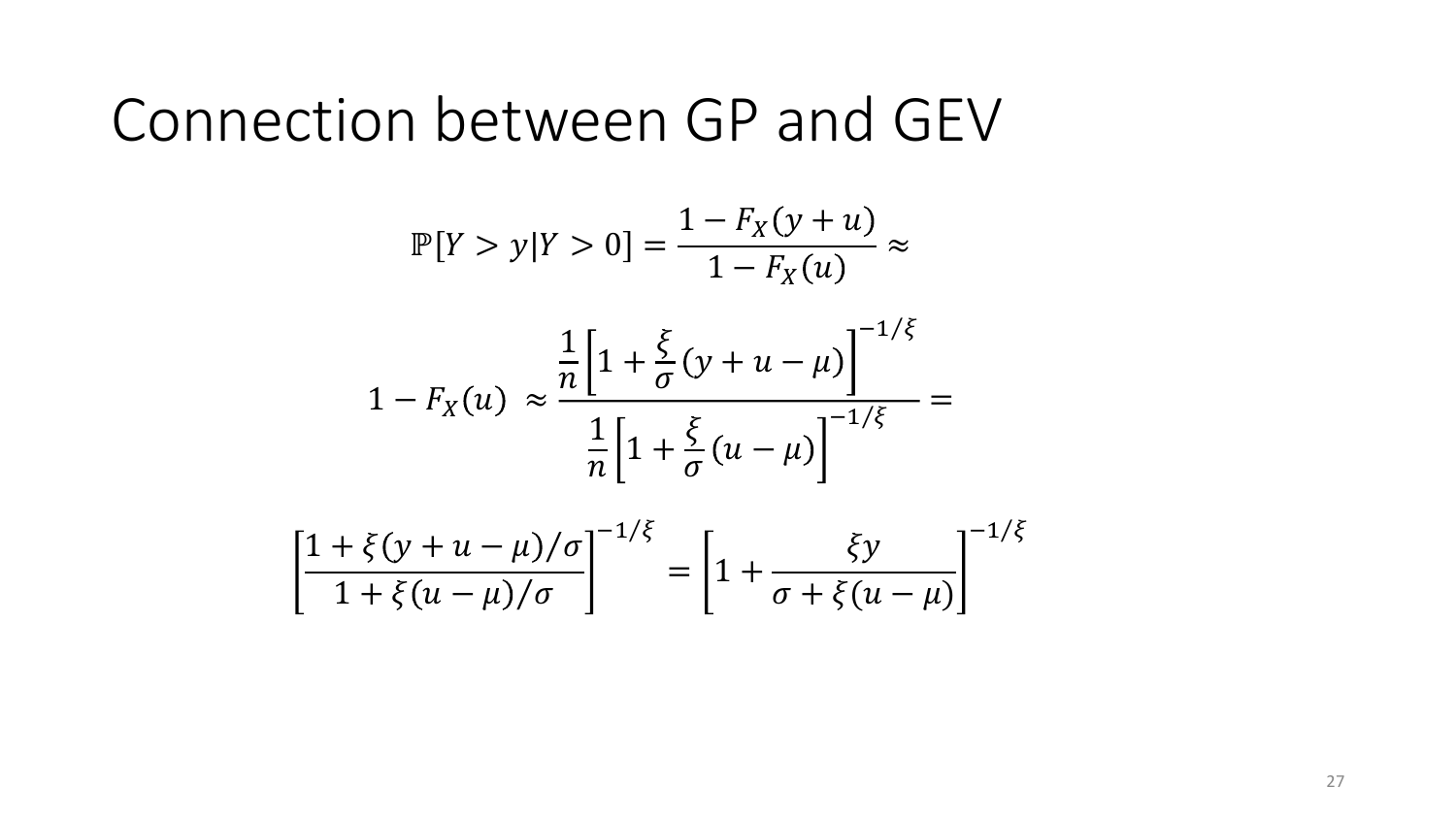Finally,  $\mathbb{P}[Y \leq y | Y > 0] = 1 - \mathbb{P}[Y > y | Y > 0]$ . Thus,  $Y \sim H(y; \sigma_u, \xi)$ with

 $\sigma_{\rm u} = \sigma + \xi (u - \mu)$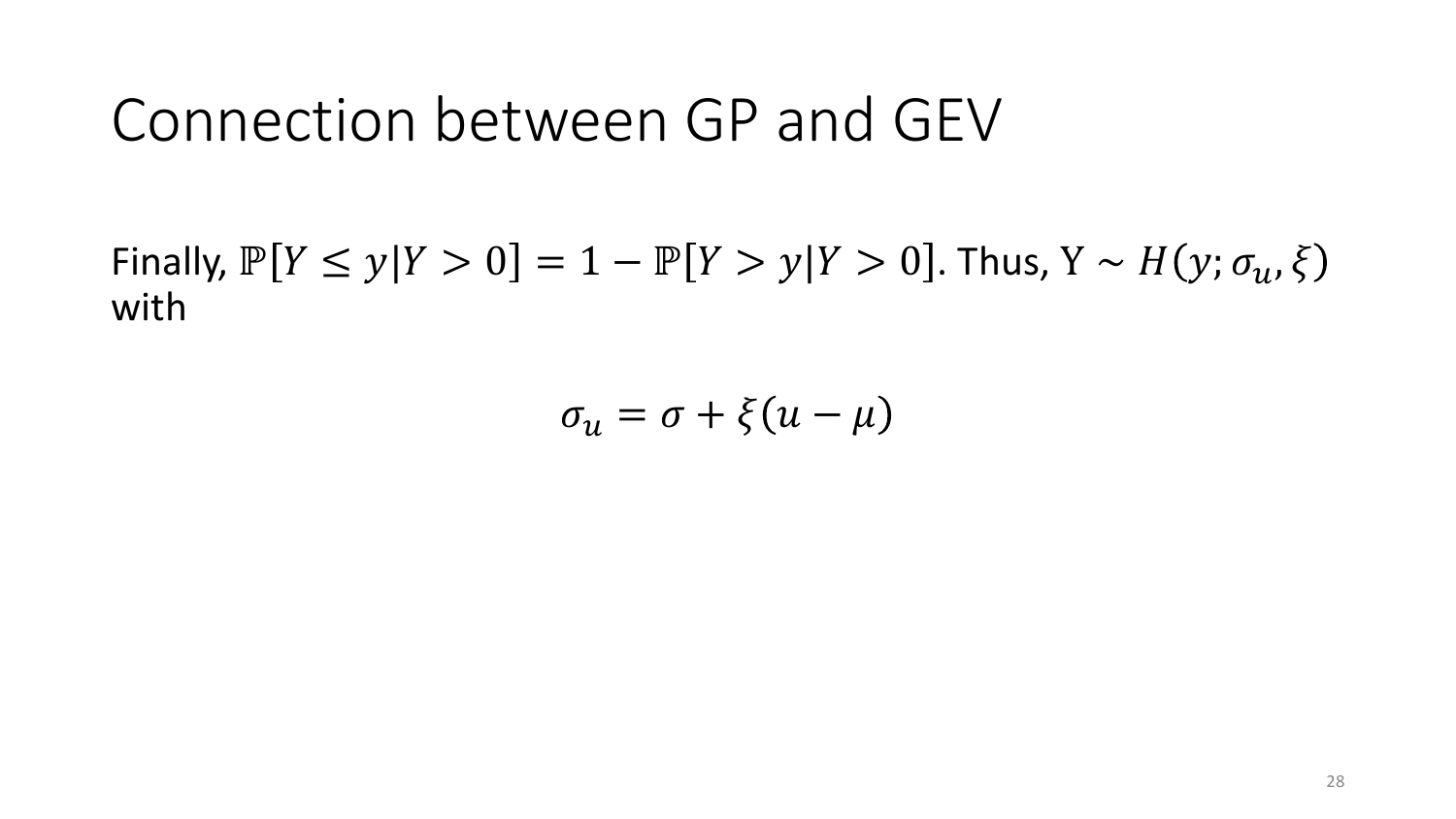# GPD Return Levels

The GPD quantiles, like those for the GEV, are easy to find. However, they do not correspond directly to the T-year return level. Need to first estimate  $\mathbb{P}[X > u]$ , and then it is straightforward to estimate return levels.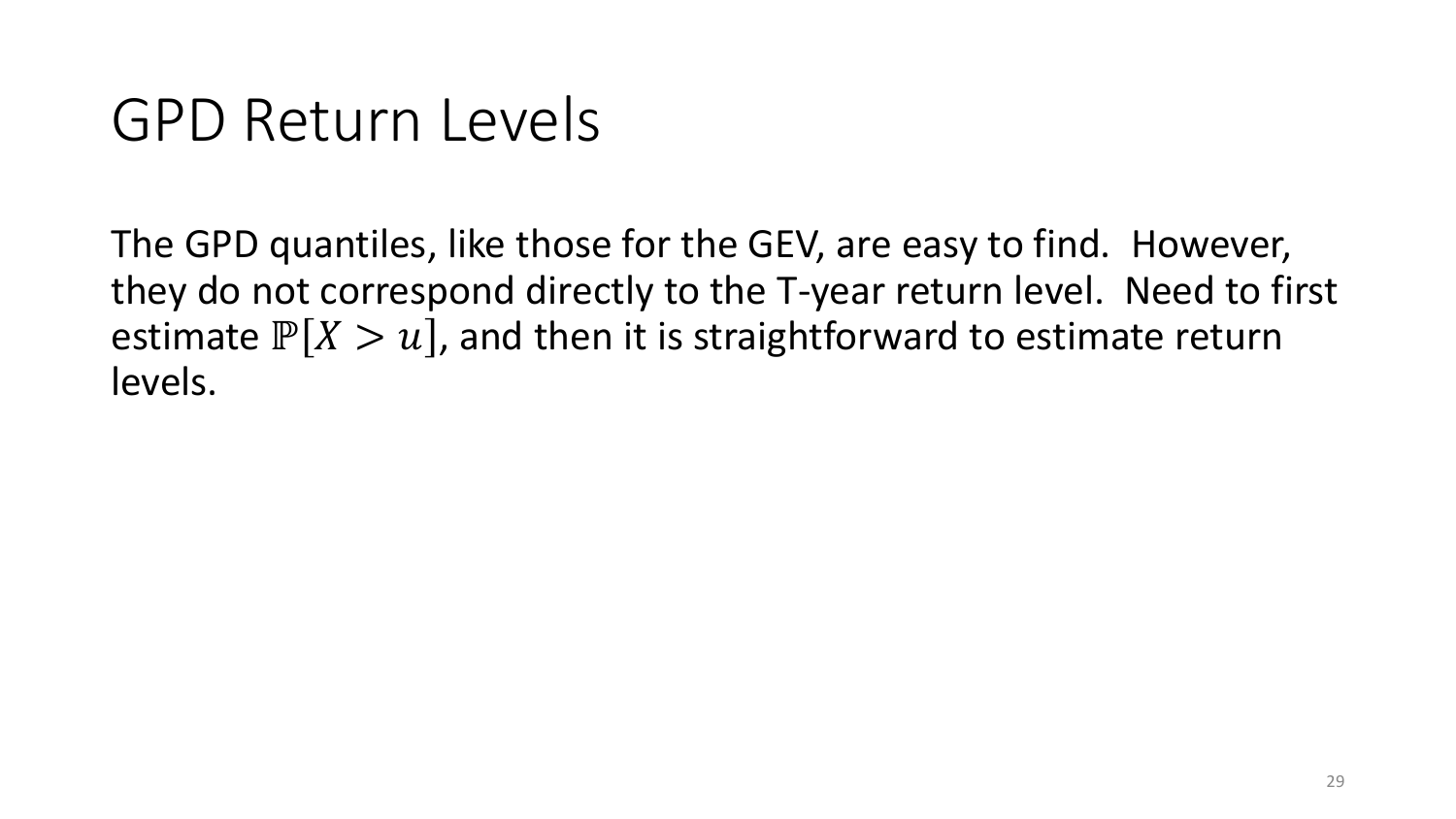# Frequency of Extremes

Number of days that maximum daily temperature (deg. F) in Fort Collins, Colorado exceeds 95 degrees F.

data(FCwx)

tempGT95 <- c(aggregate(FCwx\$MxT, by =  $list(FCwx$Year)$ , function(x) sum(x > 95, na.rm = TRUE)) $\zeta$ x)

yr <- unique(FCwx\$Year)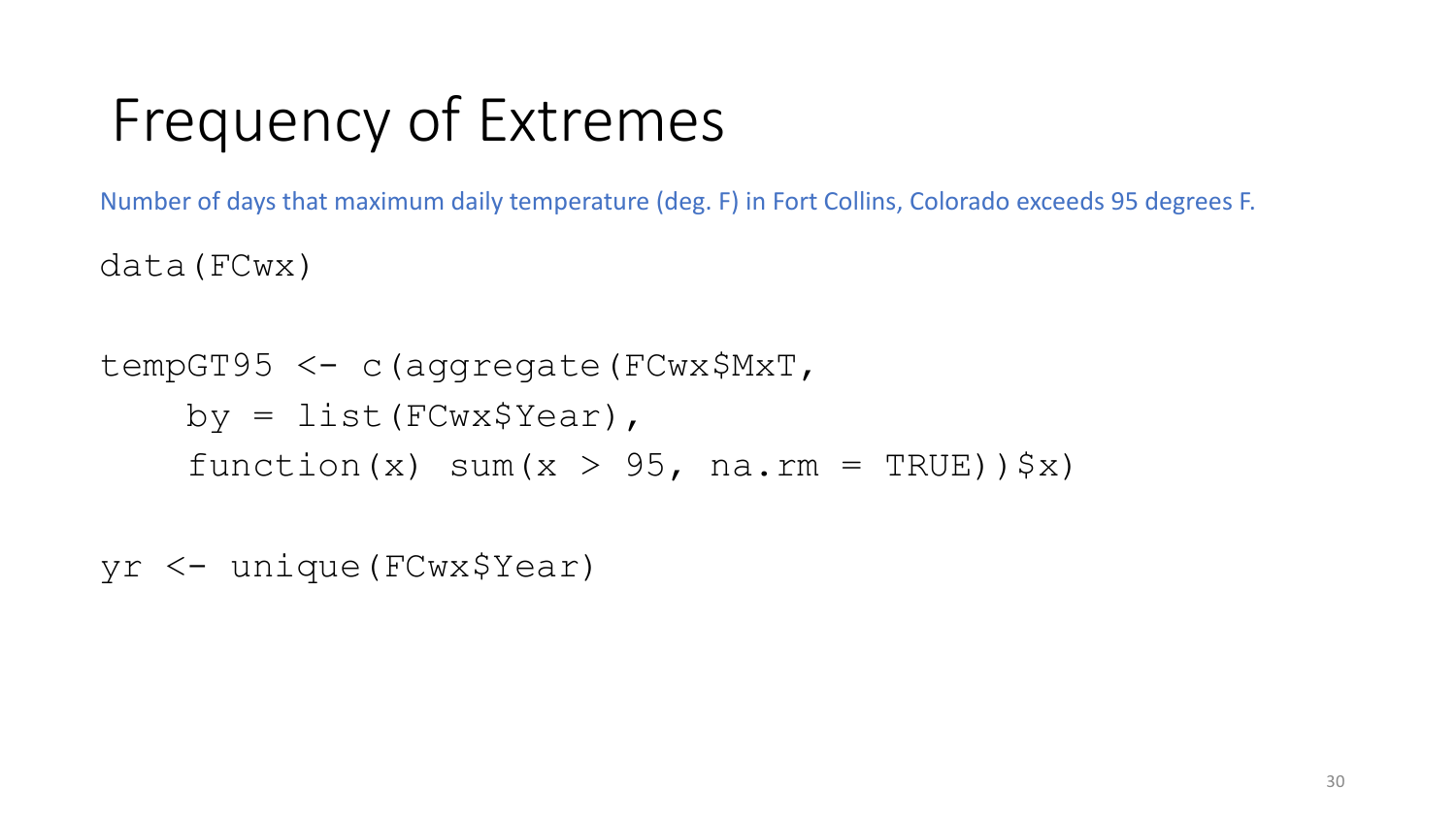Frequency of Extremes

Number of days that maximum daily temperature (deg. F) in Fort Collins, Colorado exceeds 95 degrees F.

Number of Days with Max. Daily Temp. > 95 deg. F 6 plot(yr, tempGT95,  $\overline{\phantom{a}}$ type =  $"h"$ ,  $\sim$ col = "darkblue",  $x$ lab = "Year", 1900 2000 ylab = Year

"Number of Days with Max. Daily Temp. > 95 deg. F")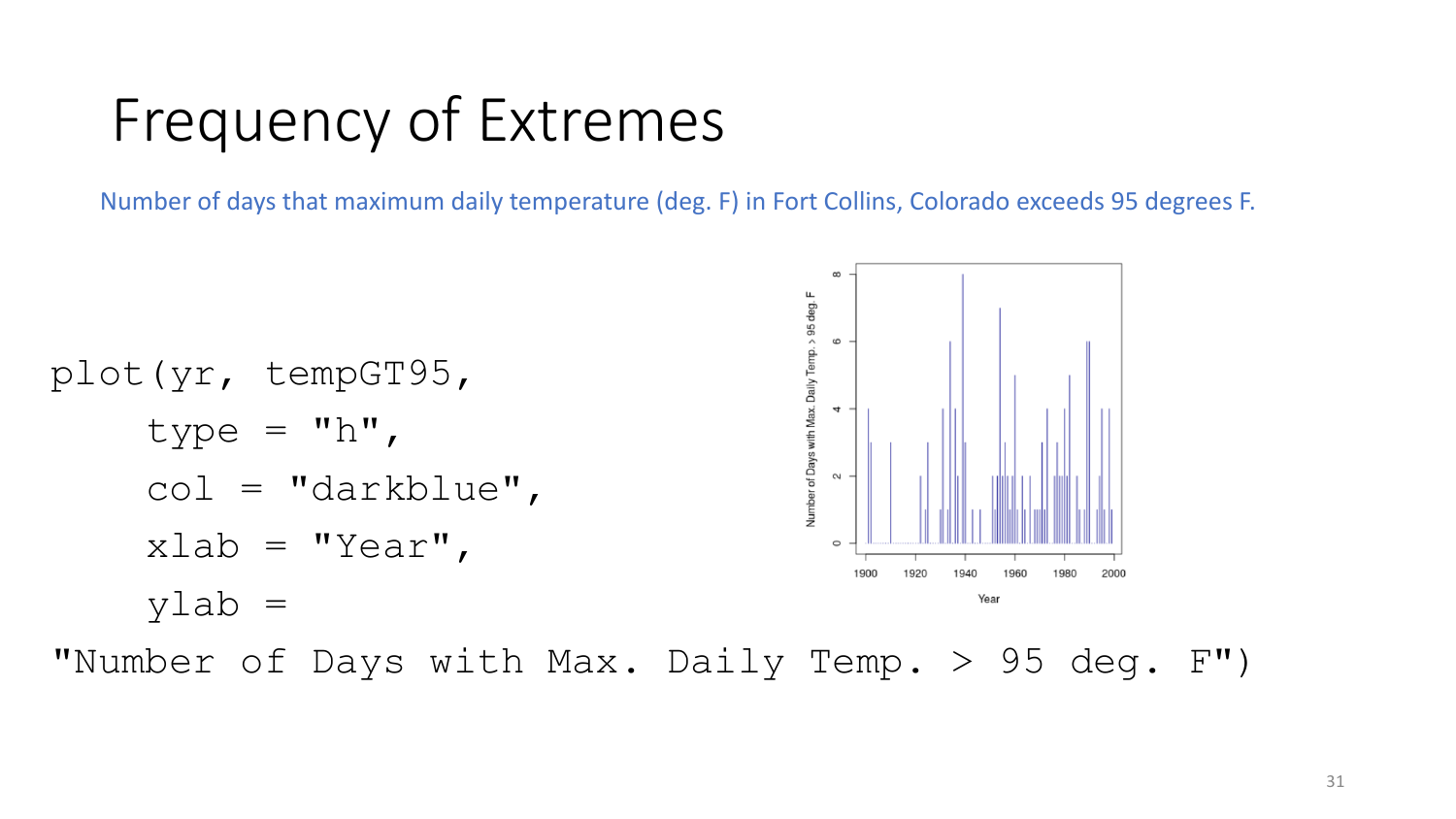# Frequency of Extremes

Number of days that maximum daily temperature (deg. F) in Fort Collins, Colorado exceeds 95 degrees F.

Test for equality of mean and variance (Poisson distribution has mean and variance that are equal).

fpois( tempGT95 ) mean =  $1.4$ , variance =  $3.3$ 

$$
234.29 > \chi^2_{n-1=99} = 123.23
$$

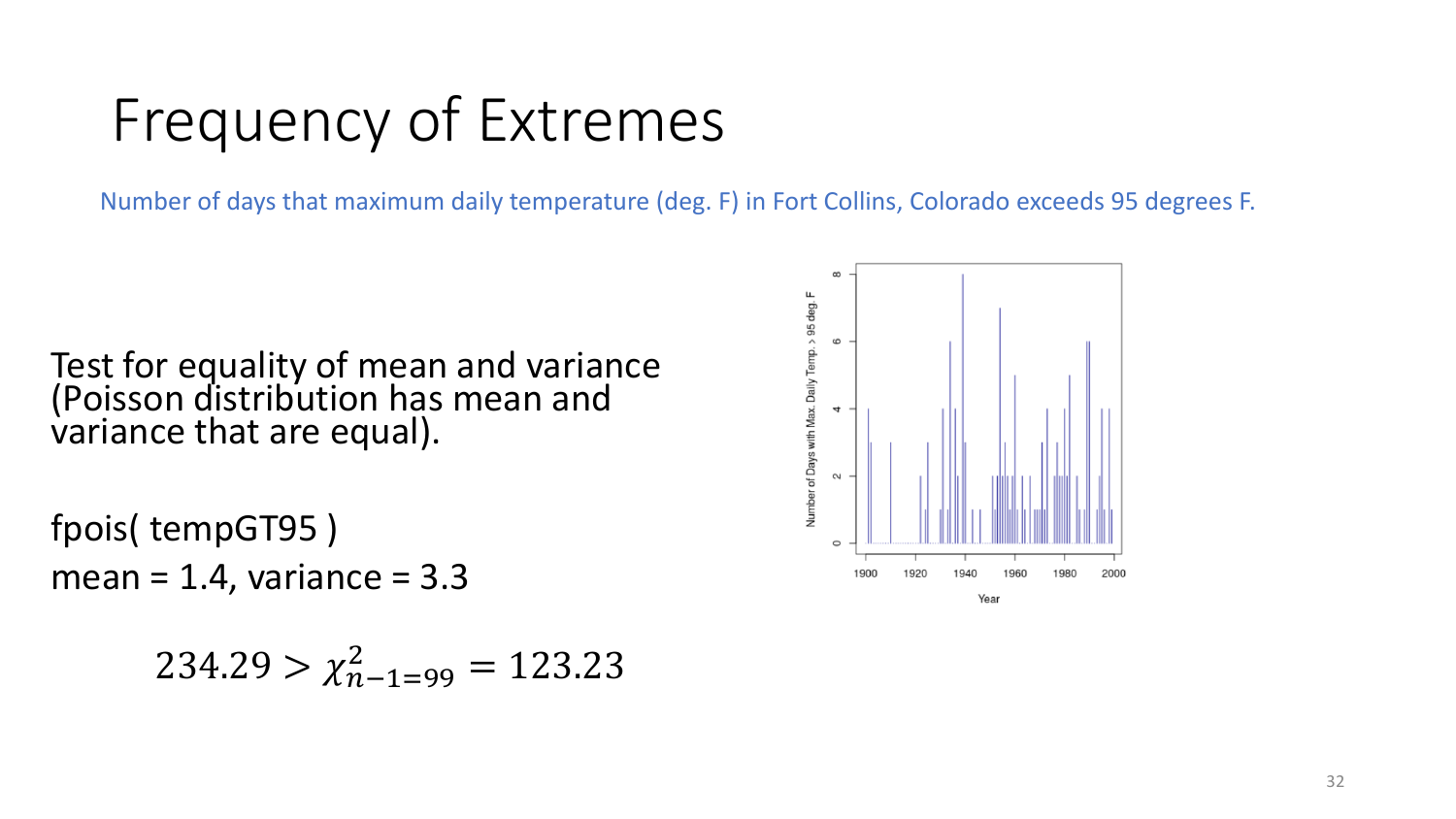# Frequency of Extremes

Number of days that maximum daily temperature (deg. F) in Fort Collins, Colorado exceeds 95 degrees F.

#### Perhaps distribution is inhomogeneous. Does seem to have higher frequency with year.

```
fit \langle -g \rangleqlm(tempGT95~yr, family = poisson())
summary(fit)
```
Call: glm(formula = tempGT95  $\sim$  yr, family = poisson())

#### Deviance Residuals: Min 1Q Median 3Q Max

-2.1390 -1.4250 -0.8085 0.4722 4.1276

#### Coefficients:

Estimate Std. Error z value Pr(>|z|) (Intercept) -22.103934 5.924385 -3.731 0.000191 \*\*\* yr 0.011483 0.003024 3.797 0.000146 \*\*\* ---

Signif. codes: 0 '\*\*\*' 0.001 '\*\*' 0.01 '\*' 0.05 '.' 0.1 '' 1

(Dispersion parameter for poisson family taken to be 1)

Null deviance: 228.36 on 99 degrees of freedom Residual deviance: 213.46 on 98 degrees of freedom AIC: 362.15

Number of Fisher Scoring iterations: 6